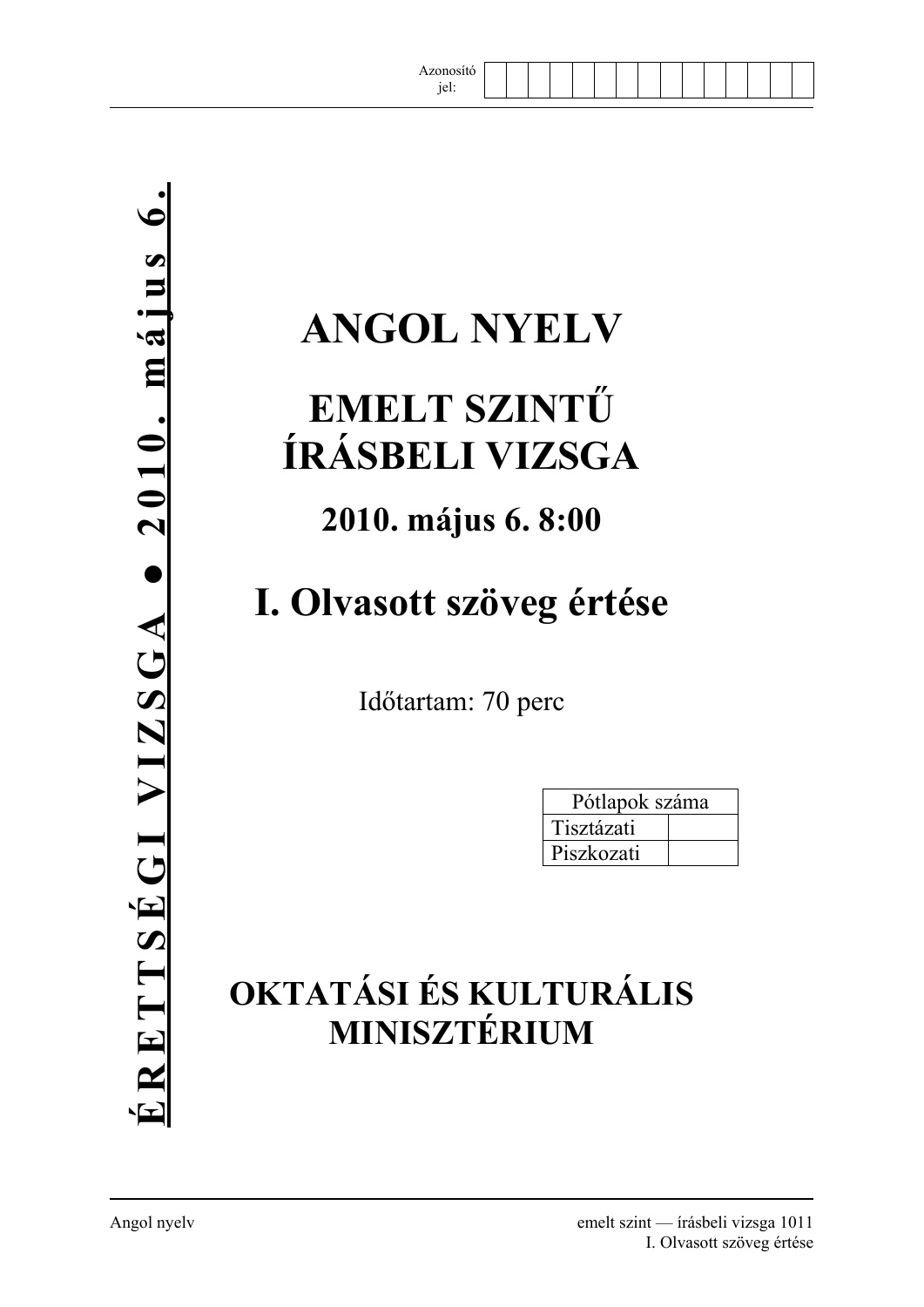| onosito<br>emelt szint<br>Angol nyelv —<br><sub>1el</sub> |  |  |  |
|-----------------------------------------------------------|--|--|--|
|-----------------------------------------------------------|--|--|--|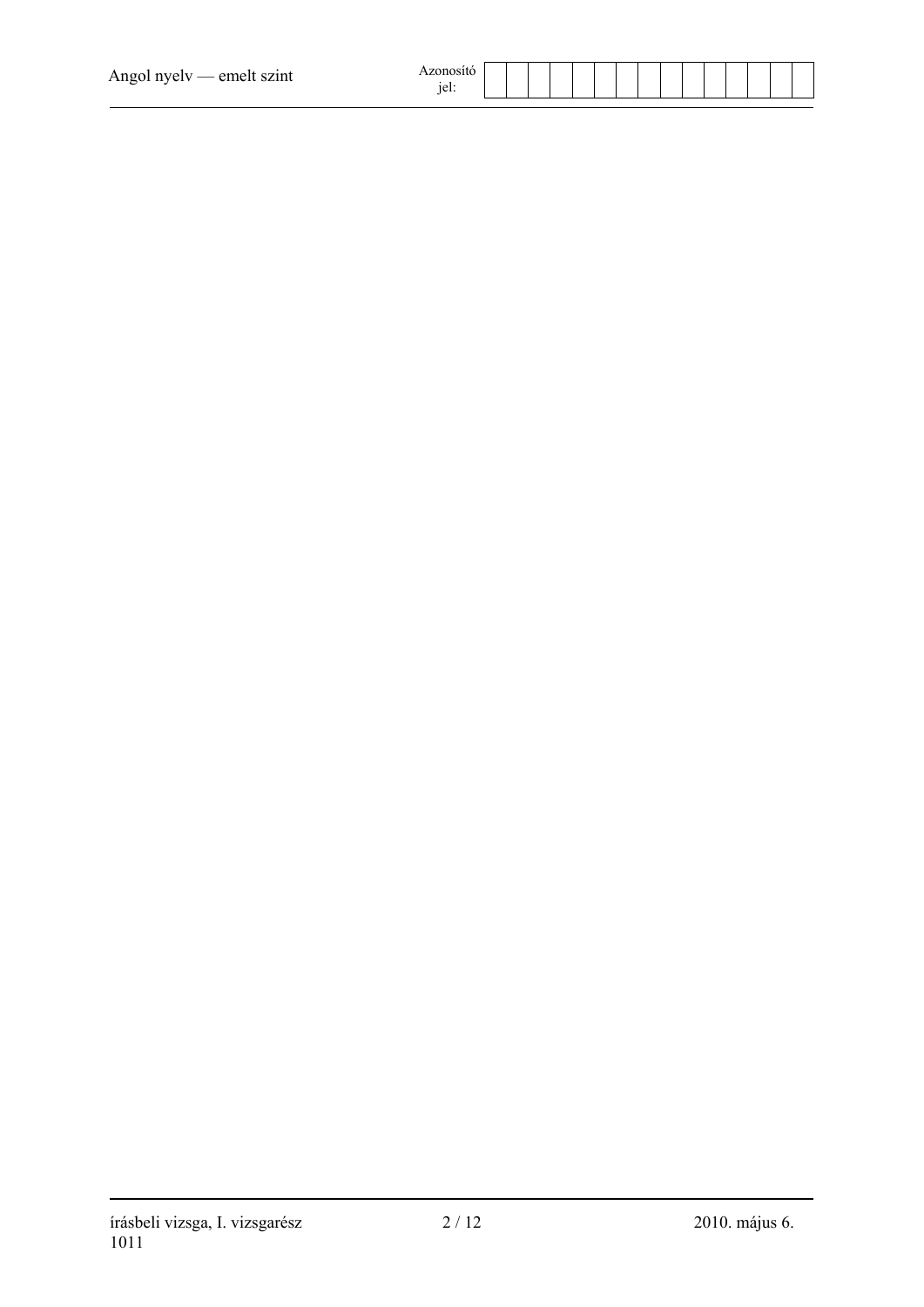### **Fontos tudnivalók**

- Az utasításokat pontosan kell követni. Csak az utasításban megadott helyre beírt megoldás fogadható el.
- Mindig csak egy megoldást szabad beírni.
- A betűjelek legyenek jól olvashatóak, az esetleges javítások pedig egyértelműek.
- A megadott szószámot nem szabad túllépni. Az összevont alakok egy szónak számítanak (pl. *"it's"* egy szó, *"it is"* két szó).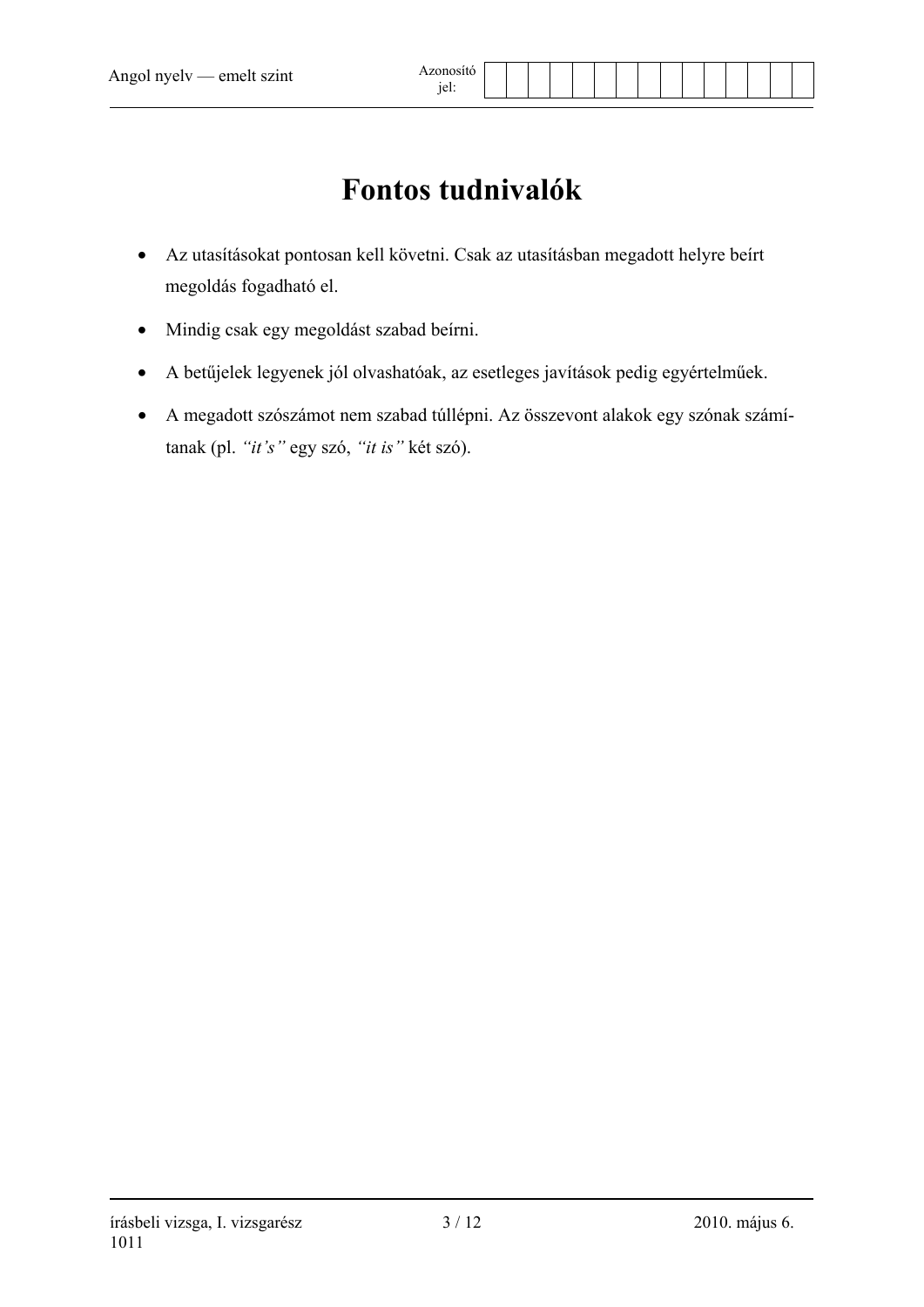| iel: | Angol nyelv<br>emelt szint<br>$\overline{\phantom{a}}$ | zonosito |  |  |  |  |  |  |  |  |  |  |  |  |  |  |  |
|------|--------------------------------------------------------|----------|--|--|--|--|--|--|--|--|--|--|--|--|--|--|--|
|------|--------------------------------------------------------|----------|--|--|--|--|--|--|--|--|--|--|--|--|--|--|--|

- **Read this article about school sports and then read the sentences (1-9) following it.**
- **Mark a sentence**  $\underline{A}$  **if it is true according to the article.**
- **Mark it B if it is false.**
- **Mark it C if there isn't enough information in the text to say if it is true or not.**
- **Write your answers in the white boxes next to the numbers as in the example (***0***).**

#### **MAKE PE AT SCHOOL EXCITING** − **AND FUN**

*Scarred by the trauma of gym classes as a girl, Becky Pugh welcomes a broader curriculum* 

The news that schools are now offering yoga, Pilates\* and "street dancing" in addition to team games such as rugby, football and cricket is sure to have traditionalists up in arms.

What will become of children never exposed to the character-building horrors of rugby practice in the rain? What kind of adults will they become without the elegance and discipline instilled by gymnastics? Can you really call yourself a man without a keen eye for an offside trap?

Well, I think Ofsted's\* discoveries are heartening. The education watchdog's report on the state of physical education in schools today hits the nail on the head: "The rich variety of extra-curricular programmes enabled most students to discover something they liked and wanted to carry on with into adulthood."

I, for one, am still scarred by the trauma of PE at school. I remain allergic to any form of exercise. I've tried the gym, swimming, yoga, running in the park, and have even attempted a British Military Fitness session. But I can't elicit the smallest amount of pleasure from any of them.

I'm convinced that I'd have been happier at school, and fitter now, if our games lessons had felt more like fun. Indeed, one of the paradoxes of my school days was that I was regularly reprimanded for attending lessons in tracksuit bottoms and a cotton shirt, but loathed every minute of physical activity.

In fact, the only time I ever enjoyed exercise at school was when they began to offer improbably progressive-sounding "jazz dancing" classes to the sixth form. To the strains of pop music, we laboured over moves that we believed might come in useful at the nightclubs we were just starting to enjoy. It wasn't painful, it wasn't scary and it wasn't embarrassing.

Happily, the result of introducing these newfangled alternatives to the curriculum is a boost in pupils' enthusiasm for exercise. In a world with ever-fewer playing fields, where physical activity is threatened by the allure of the internet, the TV and computer games, we should be delighted if a child can be bothered to perfect their karate kicks, not outraged that they'll never know how to play cricket.

*(The Daily Telegraph)* 

\*Pilates: a physical fitness system \*Ofsted: Office for Standards in Education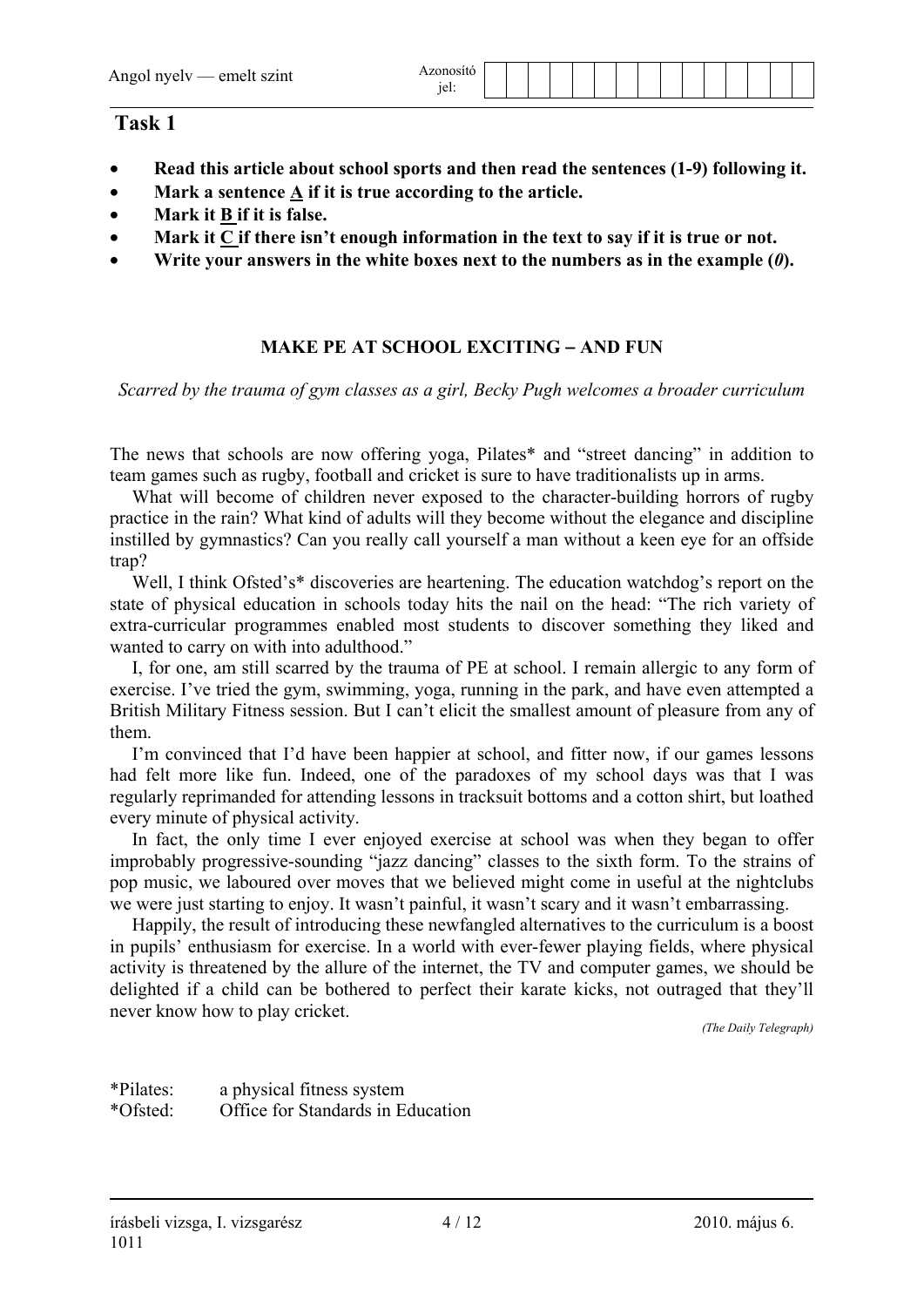*0) Traditional PE lessons and team sports are being replaced by alternative classes in schools.* 

jel:

- **1)** Some of these new-style lessons cannot be held in an ordinary gym hall.
- **2)** Traditionalists believe it is good for young people to endure some hardships in PE lessons.
- **3)** The Ofsted report outlines possible future benefits once the reforms have been introduced.
- **4)** The article emphasizes the importance of motivation in PE.
- **5)** The author was so traumatised by her PE lessons that she never did any sports once she had left school.
- **6)** Her doctor suggested that she should take up some form of exercise to improve her health.
- **7)** Paradoxically, even though the author hated PE at school, she often wore sports gear.
- **8)** Her school was exceptional in that it allowed sixth formers to visit nightclubs.
- **9)** It is physical activity that children need, not any particular type of sport.

# *0) B*

3)









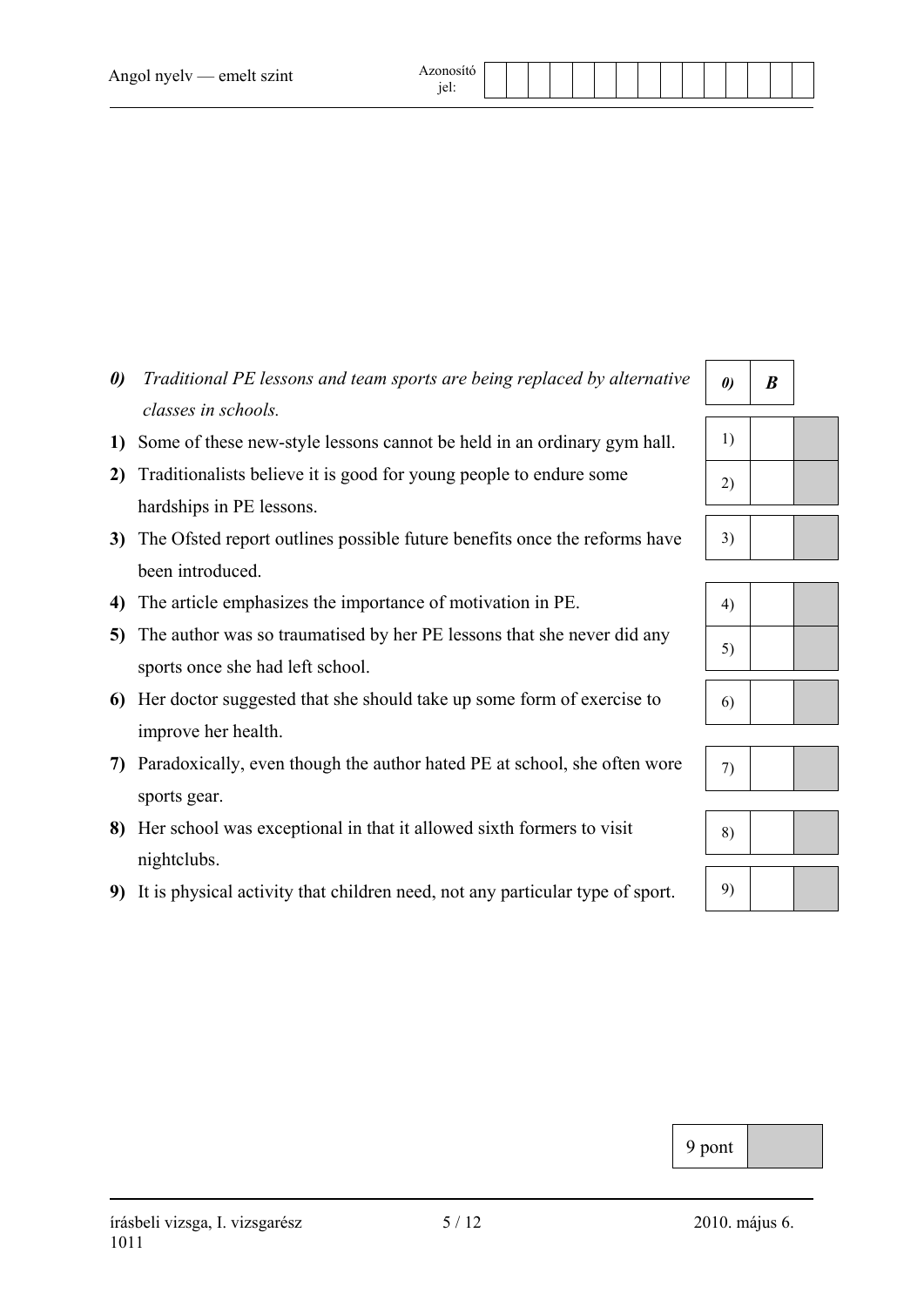

- **In this article about a supermarket some sentences have been left out.**
- **Your task is to match the sentences (A-I) with the gaps (10-15).**
- **Remember that there are two extra sentences that you will not need.**
- **Write the letters in the white boxes next to the numbers as in the example (***0***).**

#### **SHELF LIFE**

Simon Parke was a priest in the Church of England for 20 years − then he gave it up to work in a supermarket, where he stacked shelves and worked on the tills.  $(0)$ 

My cousin, Bob, tells me that a supermarket is the place where you always meet the person you least want to meet in the world − and he has a lot to choose from. He claims he's forever ducking in and out of the aisles, like a soldier in a war zone, seeking cover where he can find it. **(10) \_\_\_\_\_\_\_\_\_** .

And as he says, 'You particularly don't want to meet that former teacher, because either they'll struggle to remember you, which is embarrassing, or they will remember you, which is again embarrassing, or they'll ask you how things are going now, which is embarrassing in a new way. **(11)** 

I hadn't fully appreciated the angst created by ex-teachers in supermarkets. It's hardly their fault, of course. They imagine they're just nipping in to grab a cheesecake or some grapes. Little do they know that, all around them, former pupils are cowering by the cauliflowers. **(12) \_\_\_\_\_\_\_\_\_** .

My main problem as a priest, though, was recognising people − but not knowing why. So when I meet somebody, I'd be wondering: have I buried their mum? Baptised their daughter? Or heard their confession of adultery? This can make for a tricky opening few seconds of conversation. **(13) \_\_\_\_\_\_\_\_\_** .

There are those worse off than Bob, however. After all, if he walks into the store and discovers the person he least wants to meet in the world − well, he can always walk out. But what of the poor so-and-so who has that person as a colleague? **(14)** 

Where ultimate power now lies, is hard to tell. Garry is still the manager, but Pauline is a rival − and really getting on our nerves. **(15) \_\_\_\_\_\_\_\_\_** .

*(Daily Mail Weekend)*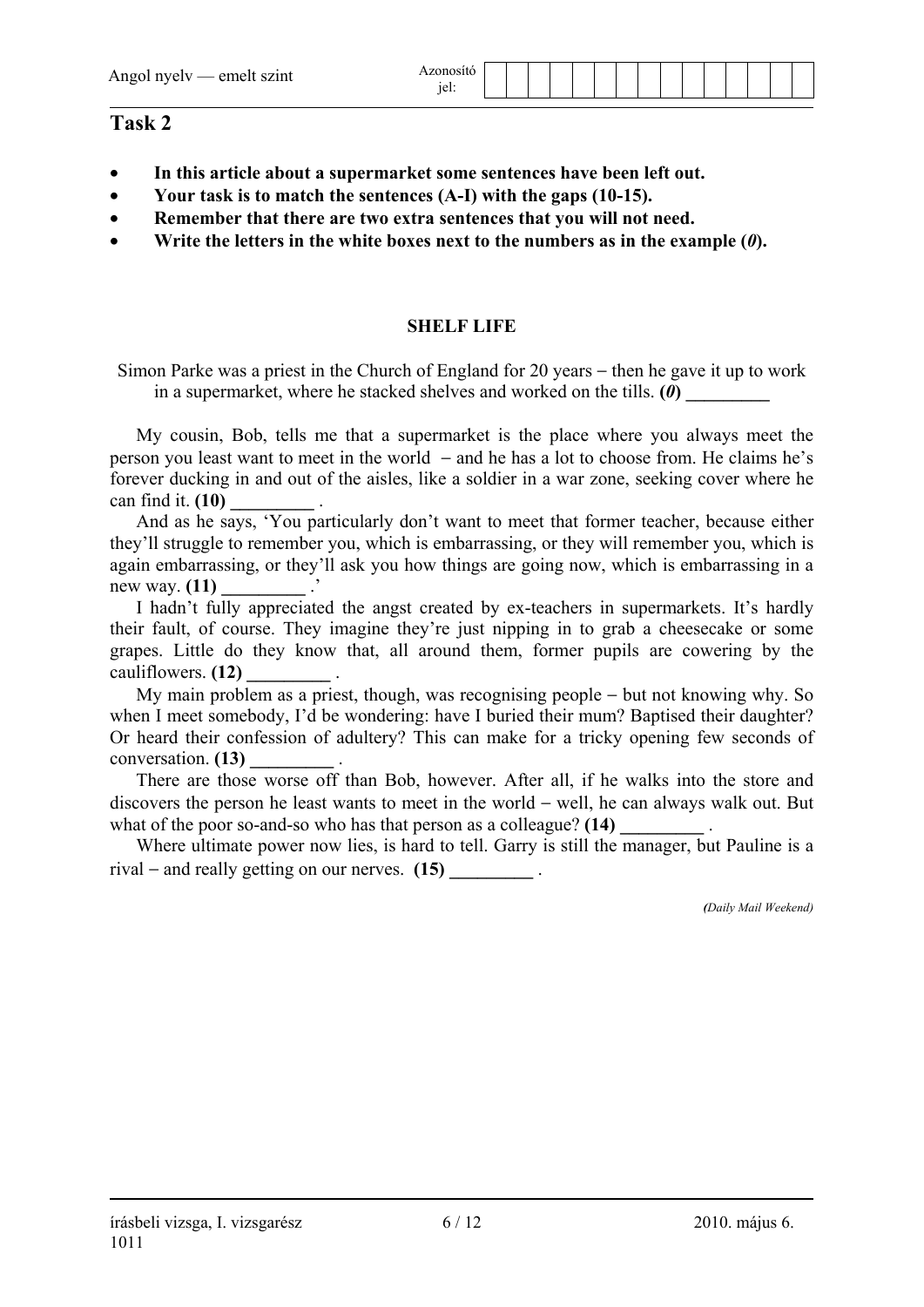- **A)** Or they won't recognise you at all.
- **B)** If ex-teachers were our only worry, we'd be happy indeed amid these aisles.

jel:

- *C) Here, he opens his diary…*
- **D)** 'So, how are things?' I'd say, scanning their faces for clues of mourning, happiness or slight embarrassment.
- **E)** 'This is not shouting! I know what shouting is and this isn't it.'
- **F)** If it's not the old girlfriend by the sandwiches, or an ex-band-member by the fish, it's a former teacher taking ages to choose a dessert.
- **G)** 'What on earth is going on here?'
- **H)** Bob thinks there should be specially designated supermarkets for former teachers, leaving 'safety zones' where people like him can shop freely.
- **I)** That's how it is with Garry, my boss at the supermarket, and our new 'co-ordinator' Pauline from the head office.

# $\boldsymbol{\theta}$   $\boldsymbol{C}$



| I I |  |  |
|-----|--|--|
|-----|--|--|

| 12) |  |  |
|-----|--|--|
|-----|--|--|

| . . |
|-----|
|-----|

| 14) |  |  |
|-----|--|--|
|-----|--|--|

| 1<br>$\ddot{\phantom{1}}$<br>r.<br> |  |
|-------------------------------------|--|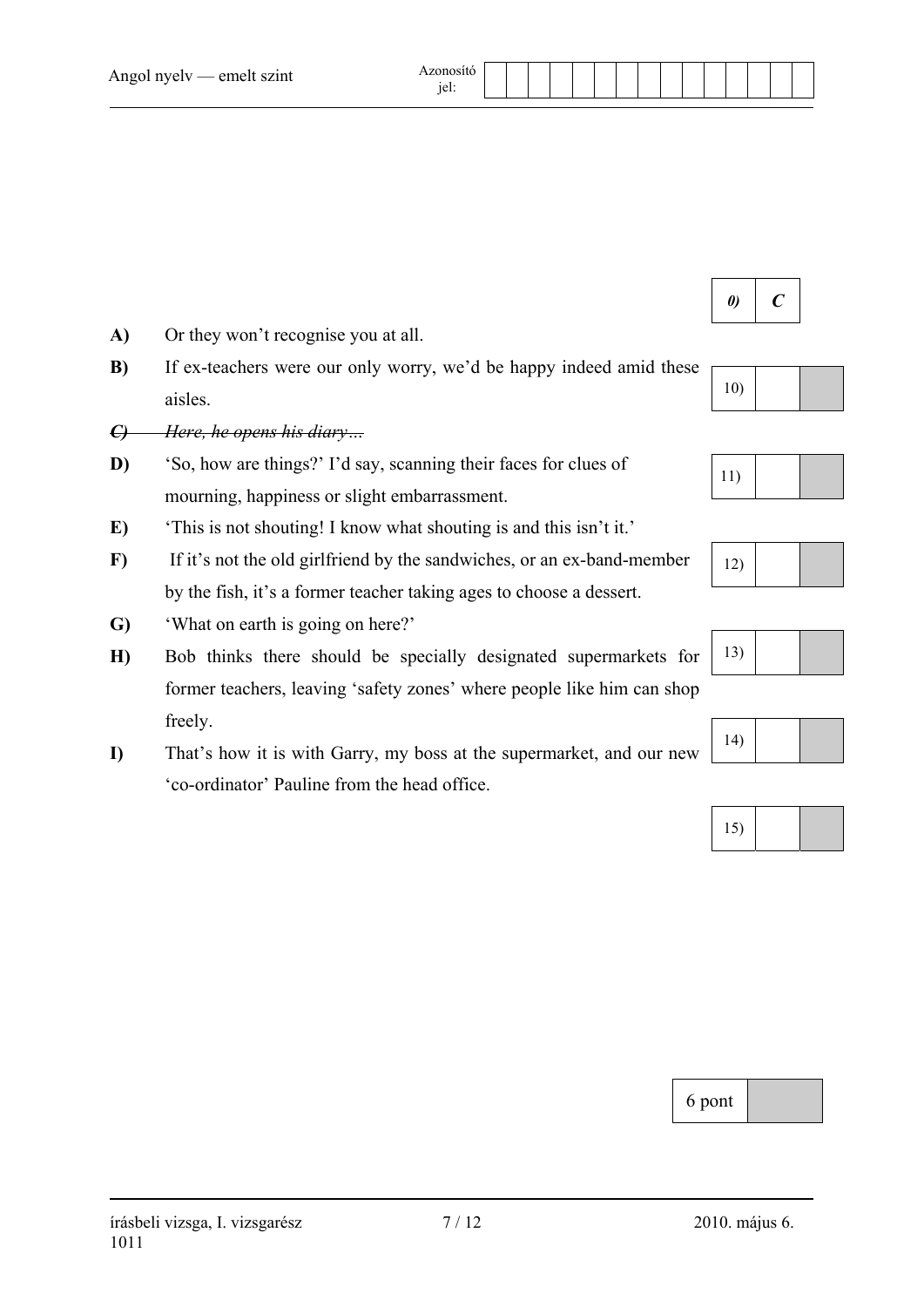| Azonosító |  |  |  |  |  |  |  |  |
|-----------|--|--|--|--|--|--|--|--|
|           |  |  |  |  |  |  |  |  |
|           |  |  |  |  |  |  |  |  |

- **Read this article about a new production of a Shakespeare comedy and then read the split sentences (16-25) that follow.**
- **Your task is to match the sentence halves so that they best correspond to what the article says.**
- Write the letters (A-N) in the white boxes next to the numbers as in the example  $(0)$ **.**
- **Remember that there are two extra letters that you do not need.**

#### **THE MERRY WIVES OF SITCOM**

Jasper Rees meets the director who is introducing Shakespeare to *Fawlty Towers*∗

Exactly how funny is *The Merry Wives of Windsor* in the 21<sup>st</sup> century? With Christopher Luscombe as director, this month's new production at Shakespeare's Globe is likely to be very funny indeed. Two summers ago Luscombe had a popular hit at the same theatre with a *Comedy of Errors* production inspired by the *Carry On* films. For this fresh attempt to make the more difficult parts of Shakespearean comedy accessible to a modern audience, his reference point is sitcom.

"*The Merry Wives of Windsor* feels very conversational, very relaxed," he says. "It seems to me to be written absolutely as people spoke. But I was scared of using the sitcom tag until I read this very authoritative academic article comparing *Merry Wives* with *Fawlty Towers.* There are so many connections. John Cleese∗ must have been familiar with it."

It is often claimed that *The Merry Wives of Windsor* came about as a result of a royal request. The queen, having enjoyed Falstaff's visits to the Boar's Head tavern in *Henry IV part one*, wanted to be further entertained by the fat knight, and Shakespeare dutifully bashed out his only play set in contemporary England.

The first question for Luscombe to answer was which version of the play to stage. A Quarto edition was cobbled together by actors in 1604, the more reliable Folio published in 1623. The traditional approach is to work from the Folio, but Luscombe has chosen to marry the two. "There is no version that Shakespeare saw through to publication. You have to do what you feel he would approve of. I feel he'd say 'whatever works', particularly in a play like this. It's no great poetry. All I'm trying to do is make 400-year-old material really funny."

 *(Daily Telegraph Review)* 

∗Fawlty Towers: a humorous TV series ∗John Cleese: the actor playing Mr Fawlty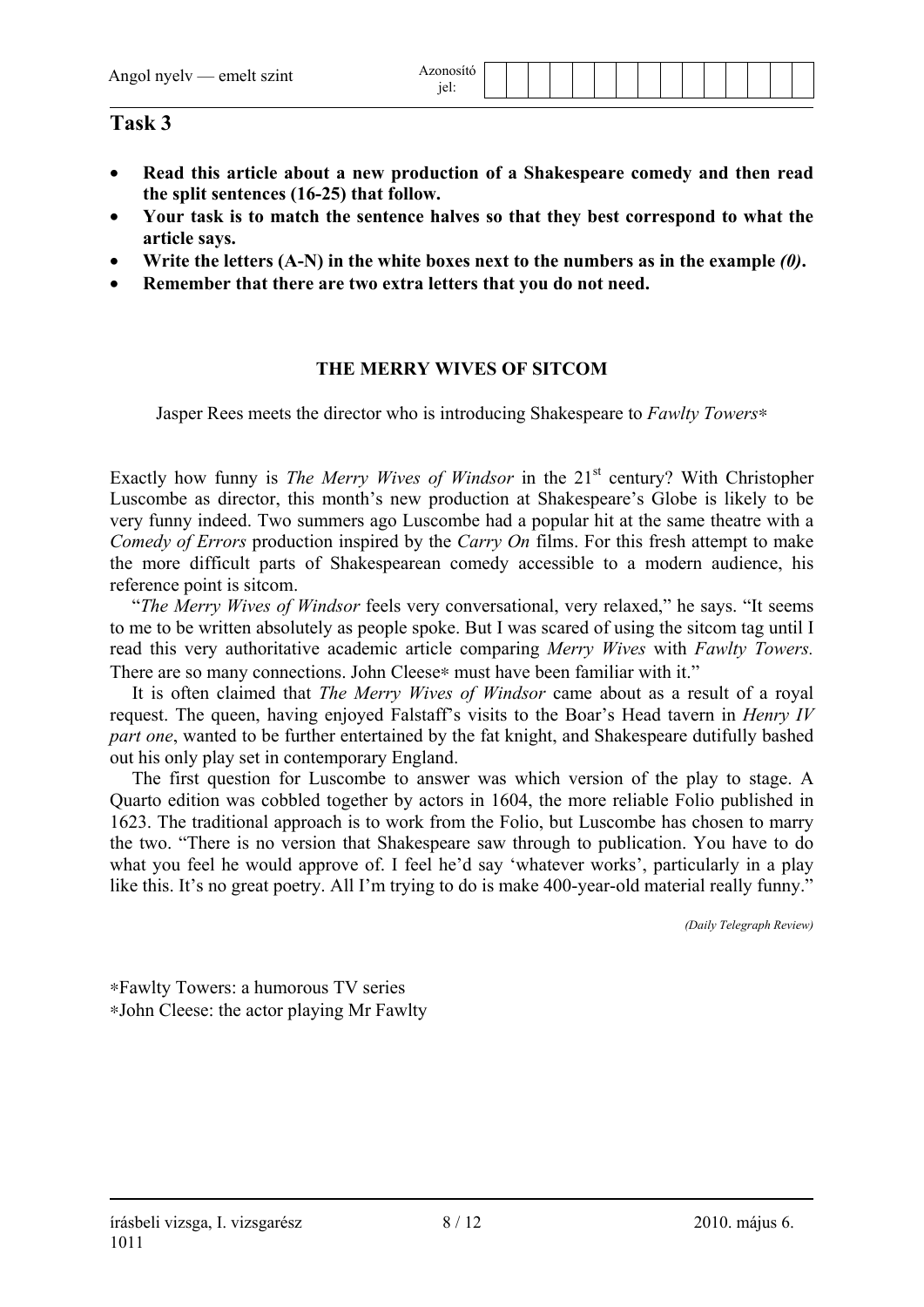| Angol nyelv — emelt szint | onosito<br>$\overline{1\Delta}$<br>ΙU. |  |  |  |  |  |  |  |  |
|---------------------------|----------------------------------------|--|--|--|--|--|--|--|--|
|                           |                                        |  |  |  |  |  |  |  |  |

|                           |                                                | $\boldsymbol{\theta}$ | $\boldsymbol{C}$ |  |
|---------------------------|------------------------------------------------|-----------------------|------------------|--|
| 0) The Globe theatre      | A) aims to help modern audiences               |                       |                  |  |
|                           | enjoy Shakespeare's                            |                       |                  |  |
|                           | comedies.                                      | 16)                   |                  |  |
| 16) Comedy of Errors      | <b>B</b> ) in Luscombe's <i>Merry Wives</i> is |                       |                  |  |
|                           | a mixture of the two                           | 17)                   |                  |  |
|                           | different sources.                             |                       |                  |  |
| 17) Luscombe              | $C$ ) is to stage a new production of          |                       |                  |  |
|                           | The Merry Wives of                             | 18)                   |                  |  |
|                           | Windsor.                                       |                       |                  |  |
| 18) Fawlty Towers         | D) has probably read the essay the             |                       |                  |  |
|                           | director is referring to.                      | 19)                   |                  |  |
| 19) John Cleese           | <b>E</b> ) was directed by the same            |                       |                  |  |
|                           | person in a similar vein.                      |                       |                  |  |
| 20) The Merry Wives of    | F) has written an article                      | 20)                   |                  |  |
| Windsor                   | comparing the two plays.                       |                       |                  |  |
| 21) None of Shakespeare's | G) may have been written to                    | 21)                   |                  |  |
| plays                     | please the queen.                              |                       |                  |  |
| 22) The Quarto            | H) paid regular visits to the                  |                       |                  |  |
|                           | Boar's Head tavern.                            | 22)                   |                  |  |
| 23) The Folio             | I) is used by most of the directors            |                       |                  |  |
|                           | of Shakespeare's plays.                        |                       |                  |  |
| 24) Shakespeare           | K) bears a number of similarities              | 23)                   |                  |  |
|                           | to The Merry Wives.                            |                       |                  |  |
| 25) The text              | L) was not directly involved in                |                       |                  |  |
|                           | the printing of the play.                      | 24)                   |                  |  |
|                           | M) is the earlier, less reliable               |                       |                  |  |
|                           | edition.                                       | 25)                   |                  |  |
|                           | N), with just one exception, are               |                       |                  |  |
|                           | set in his own lifetime.                       |                       |                  |  |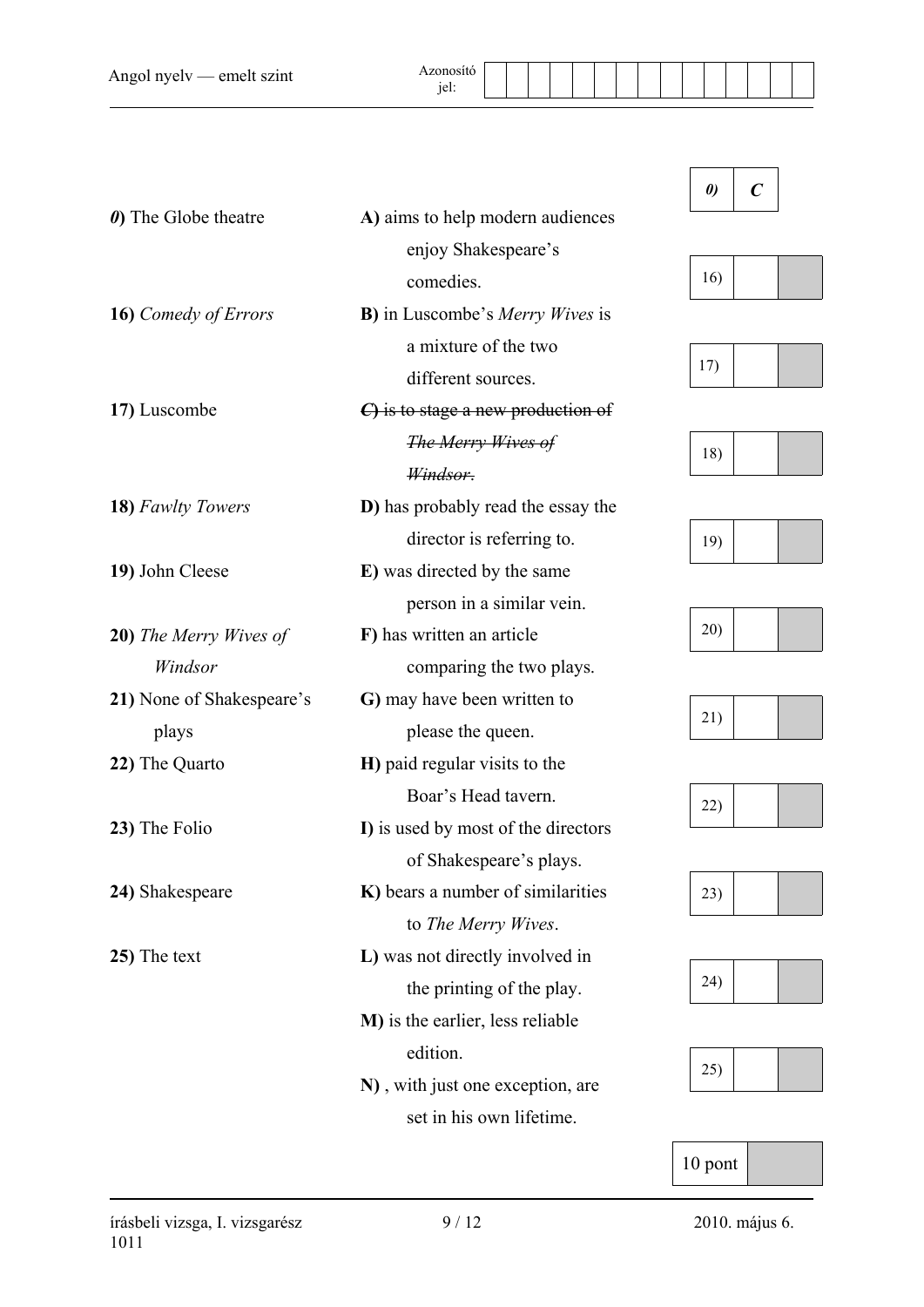| Azonosító             |  |  |  |  |  |  |  |  |
|-----------------------|--|--|--|--|--|--|--|--|
| $\cdot$<br>٦Δ.<br>UI. |  |  |  |  |  |  |  |  |
|                       |  |  |  |  |  |  |  |  |

- **Read this review of a popular science book and then read the sentences (26-30) that follow.**
- **Your task is to choose the option (A-D) that best corresponds to what the review says.**
- **Write the appropriate letters against the numbers in the white boxes.**
- **There is an example (***0)* **for you***.*

#### **SHUT UP AND CALCULATE!**

*YOU ARE HERE: A Portable History of the Universe* by Christopher Potter

For the past 20 years or so, popular-science books have attempted to explain to an incredulous public the latest theories put forward by scientists to explain mystifying stuff such as quarks, various types of subatomic particles, black holes, and so on. Reading these books you occasionally note a tone of slight impatience from the author when the really tricky stuff comes along. "Look, you dummies, it just *is,* ok*?"* 

Or, as Christopher Potter repeatedly puts it in this elegant and thoughtfully constructed contribution to the genre: "Shut up and calculate!" Even Feynman, a brilliant Nobel prizewinning scientist, who tried to get the message across a generation ago in *Six Easy Pieces,*  struggled; not all of those pieces are *that* easy, to be honest.

Potter's book works because he is not (quite) a physicist, but nor is he merely a layman. He is a publisher with a fairly modest (he suggests) academic background in mathematics and the history of science. And this is the root of the book's brilliance: Potter becomes a link between the bizarre world of the quantum physicists and our own rather more limited imaginations.

He makes complicated numbers comprehensible by taking us from the world we know and recognise − everything around us for ten metres, for example, from the size of a giraffe to the size of a human being − in stages down to things so small that size has no real meaning, and upwards to distances that, without his guidance, would seem so great as to be meaningless. The distances and the scale become comprehensible.

Potter takes us beyond the realms of the solar system, past our nearest neighbouring star (four light years away), beyond the outer boundaries of our galaxy, the Milky Way, until, near the end, we hit a solid supercluster of galaxies one billion light years away. And then, a little later, we are dragged through ever-diminishing stages back down to the quarks, which are at the very boundary of what we might call both "size" and "reality".

This is the most thoughtful pop science book of the last few years, and, along with *The Oxford Book of Modern Science Writing*, the most useful to the layman.

 *(The Sunday Times)*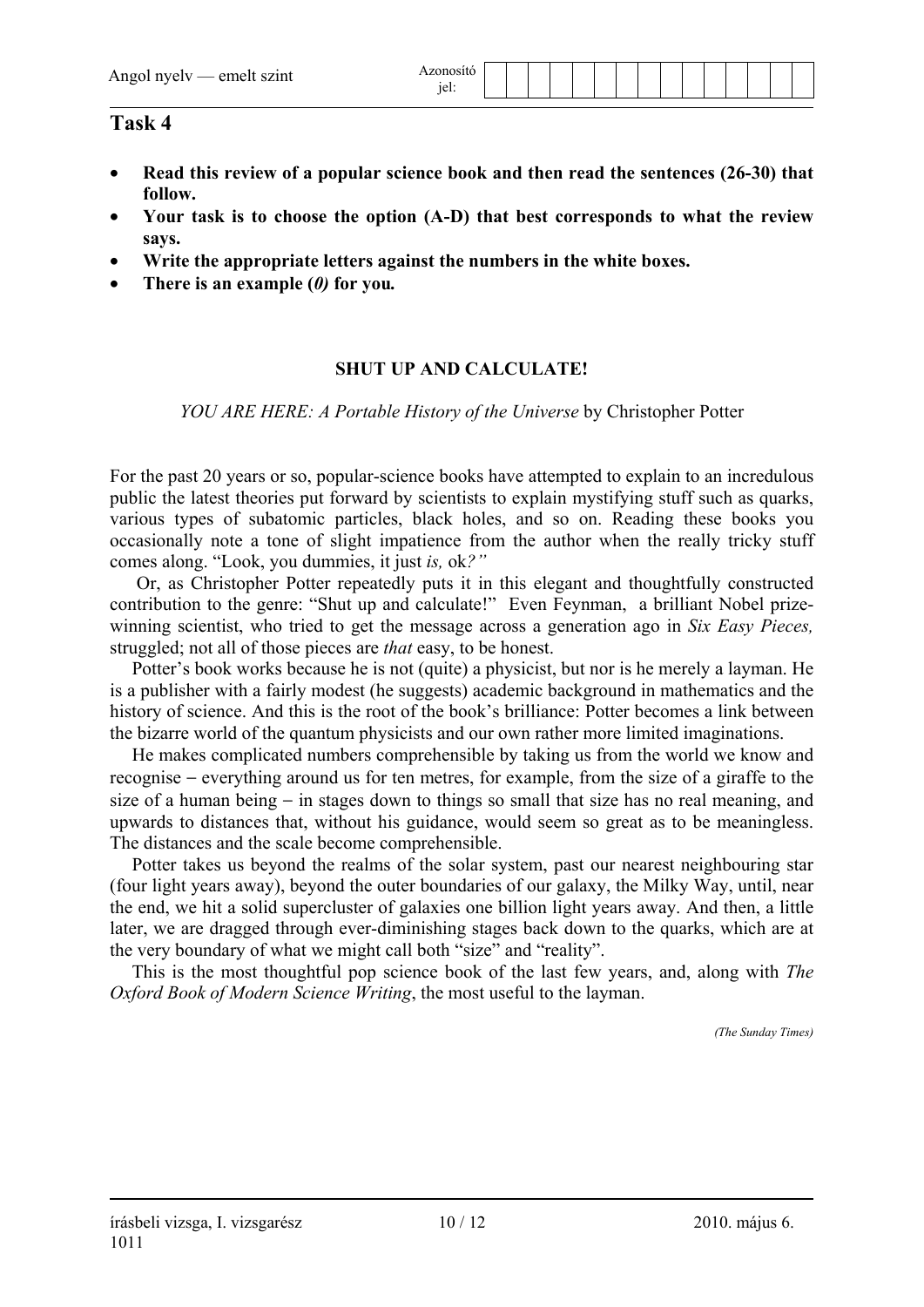

#### *0)*

**A)** In the past 20 years or so incredible scientific discoveries have been made.

- **B)** Modern scientific theory should be explained in more straightforward language.
- **C)** Readers of popular science books are made impatient by complicated new theories.
- *D)* S*cience book writers have found it hard to explain new theories in simple terms.*

#### **26)**

- **A)** Potter is an elegant and thoughtful man.
- **B)** Potter's *Portable History* is a popular science book.
- **C)** Feynman won the Nobel-prize for his *Six Easy Pieces.*
- **D)** Even Feynman had difficulty understanding some new theories.

#### **27)**

**A)** Potter succeeds in making scientific theory accessible to the general public.

**B)** He has written various books on mathematics and the history of science.

- **C)** He has carried our research and taught quantum physics at an academy.
- **D)** His *Portable History* has been influenced by his teaching experience.

#### **28)**

- **A)** Potter has a way of making numbers meaningful to the non-specialist reader.
- **B)** The best parts of Potter's book describe things that readers are familiar with.
- **C)** Potter makes some scientific claims that appear completely meaningless.
- **D)** It is hard to understand what Potter is trying to say about great distances.

#### **29)**

- **A)** Potter starts out on his imaginary journey from our nearest neighbouring star.
- **B)** Potter gives a description of the Milky Way towards the end of the book.
- **C)** Potter takes the reader to the very edge of the universe.
- **D)** Potter suggests that quarks have neither size nor reality.

#### **30)**

- **A)** The reviewer believes Potter's *Portable History* is an outstanding book.
- **B)** The reviewer says no comparable books have been published recently.
- **C)** Potter has contributed to the Oxford collection of modern science writing.
- **D)** Potter's book is even more useful to the layman than the Oxford publication.

#### **This is the end of this part of the exam.**



*0) D* 









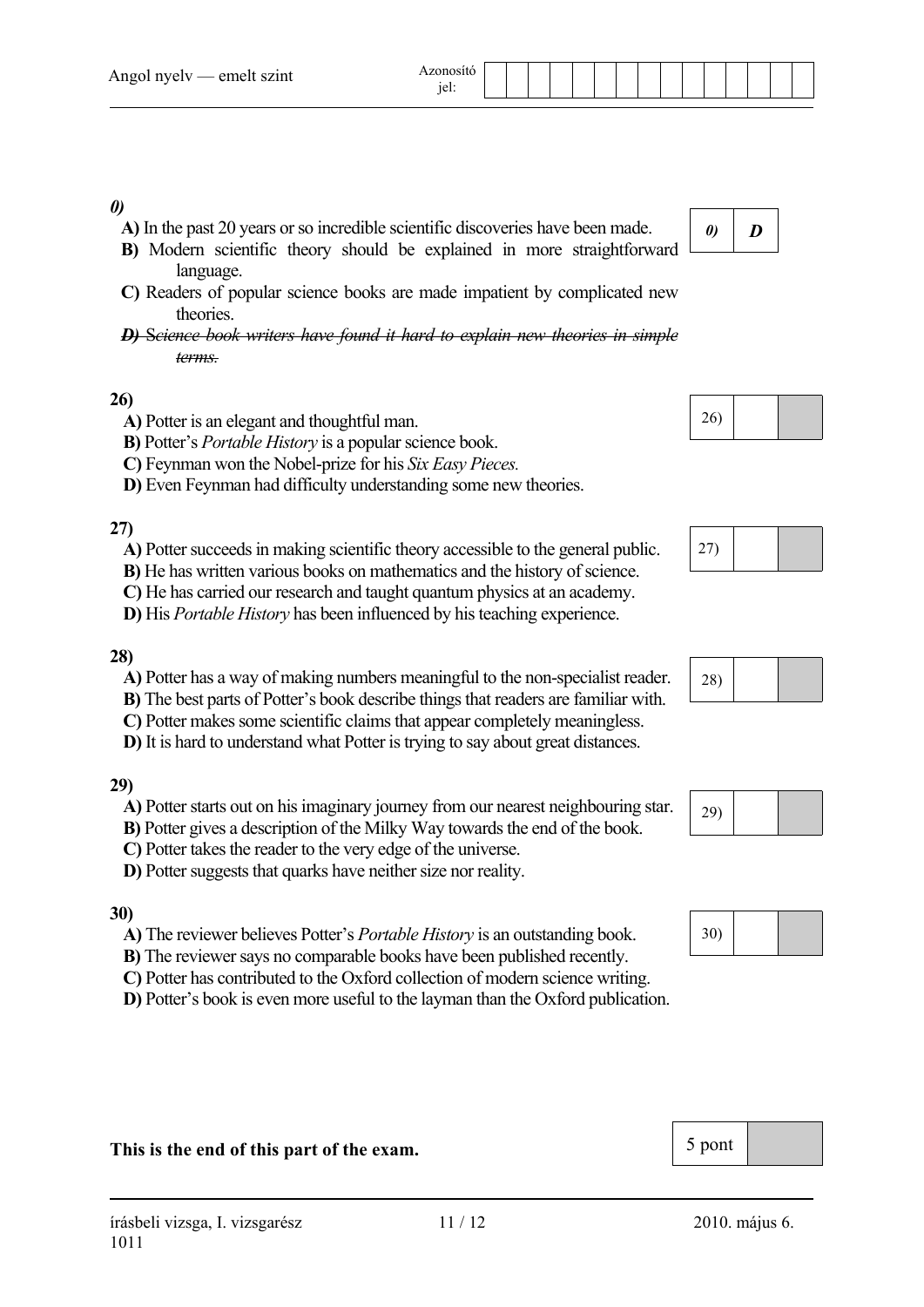

|                           |                     | maximális | elért    |
|---------------------------|---------------------|-----------|----------|
|                           |                     | pontszám  | pontszám |
|                           | Task 1              |           |          |
|                           | Task 2              |           |          |
| I. Olvasott szöveg értése | Task 3              |           |          |
|                           | Task 4              |           |          |
|                           | VIZSGAPONT ÖSSZESEN | 30        |          |

javító tanár

Dátum: …………………

|                           | pontszáma<br>egész<br>számra<br>kerekítve | programba<br>beirt egész<br>pontszám |
|---------------------------|-------------------------------------------|--------------------------------------|
| I. Olvasott szöveg értése |                                           |                                      |

\_\_\_\_\_\_\_\_\_\_\_\_\_\_\_\_\_\_\_\_\_\_\_\_\_\_\_\_\_\_\_\_\_\_\_\_\_\_\_\_\_\_\_\_\_\_\_\_\_\_\_\_\_\_\_\_\_\_\_\_\_\_\_\_\_\_\_\_\_\_\_\_\_\_

javító tanár jegyző

Dátum………………………. Dátum……………………….

Megjegyzések:

1. Ha a vizsgázó a II. írásbeli vizsgarész megoldását elkezdte, akkor ez a táblázat és az aláírási rész üresen marad!

2. Ha a vizsga az I. vizsgarész teljesítése közben megszakad, illetve nem folytatódik a II. vizsgarésszel, akkor ez a táblázat és az aláírási rész kitöltendő!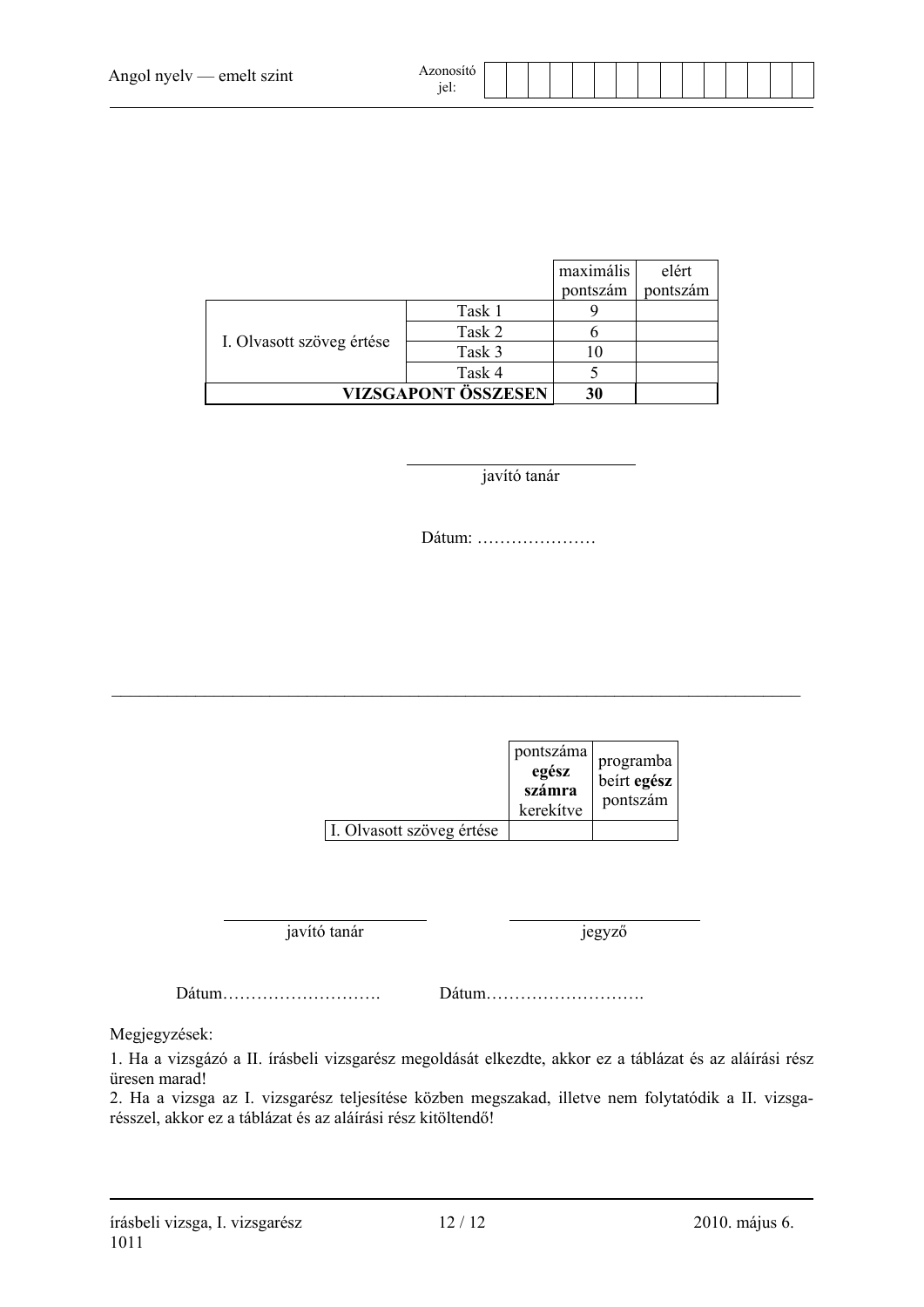| Azonosító<br>٠<br>vı. |
|-----------------------|
|-----------------------|

# **ANGOL NYELV**

## **EMELT SZINTŰ ÍRÁSBELI VIZSGA**

## **2010. május 6. 8:00**

## **II. Nyelvhelyesség**

Időtartam: 50 perc

| Pótlapok száma |
|----------------|
| Tisztázati     |
| Piszkozati     |

## **OKTATÁSI ÉS KULTURÁLIS MINISZTÉRIUM**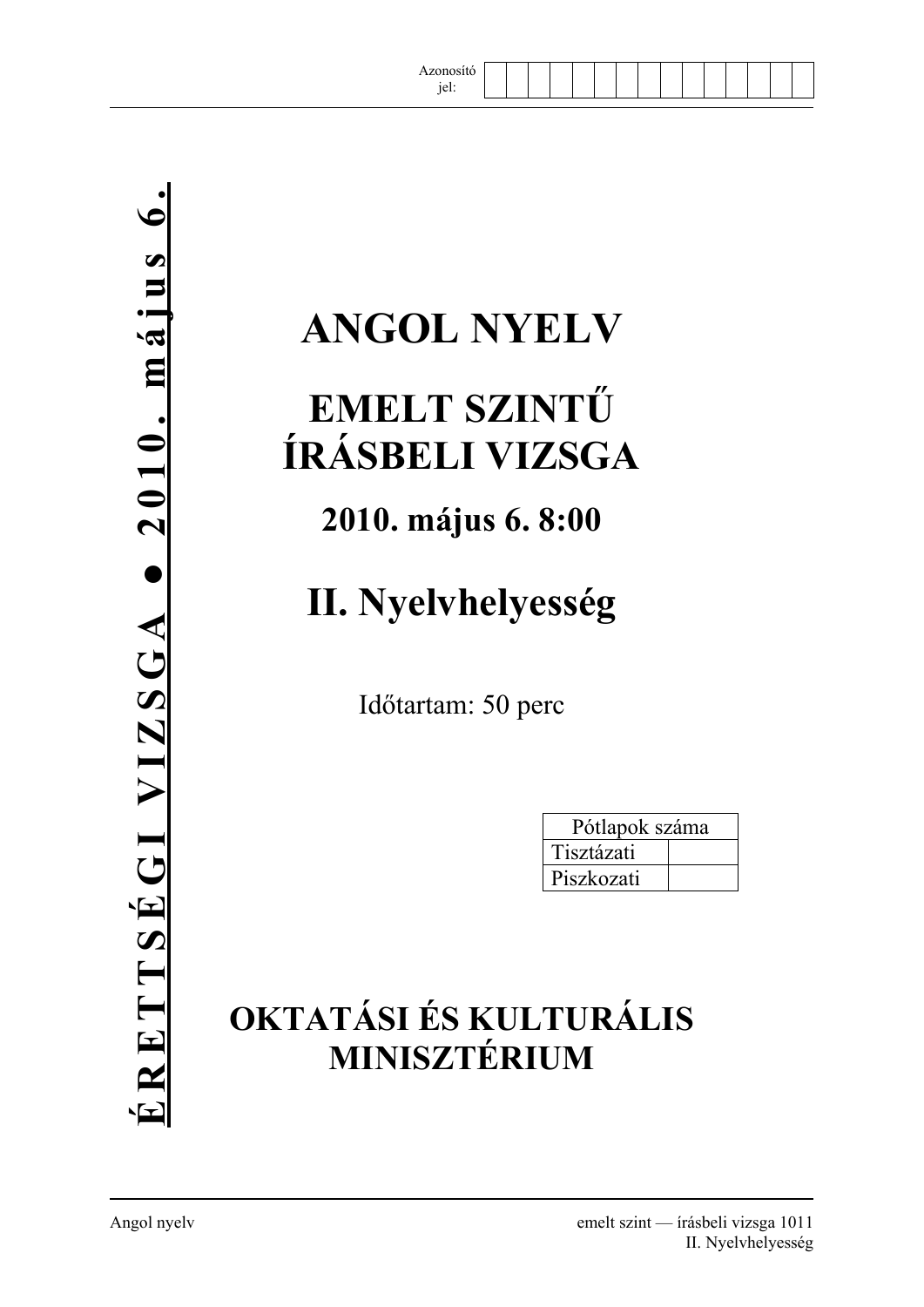### **Fontos tudnivalók**

- Minden kérdéshez csak egy megoldás írható. Több beírt megoldás esetén a válasz nem fogadható el, akkor sem, ha köztük van a jó megoldás is.
- Csak az utasításban megadott helyre írt megoldás értékelhető.
- Javítani lehet, de az legyen egyértelmű.
- Amikor a feladat megoldásaként önálló betűt kell beírni, az legyen egyértelműen azonosítható.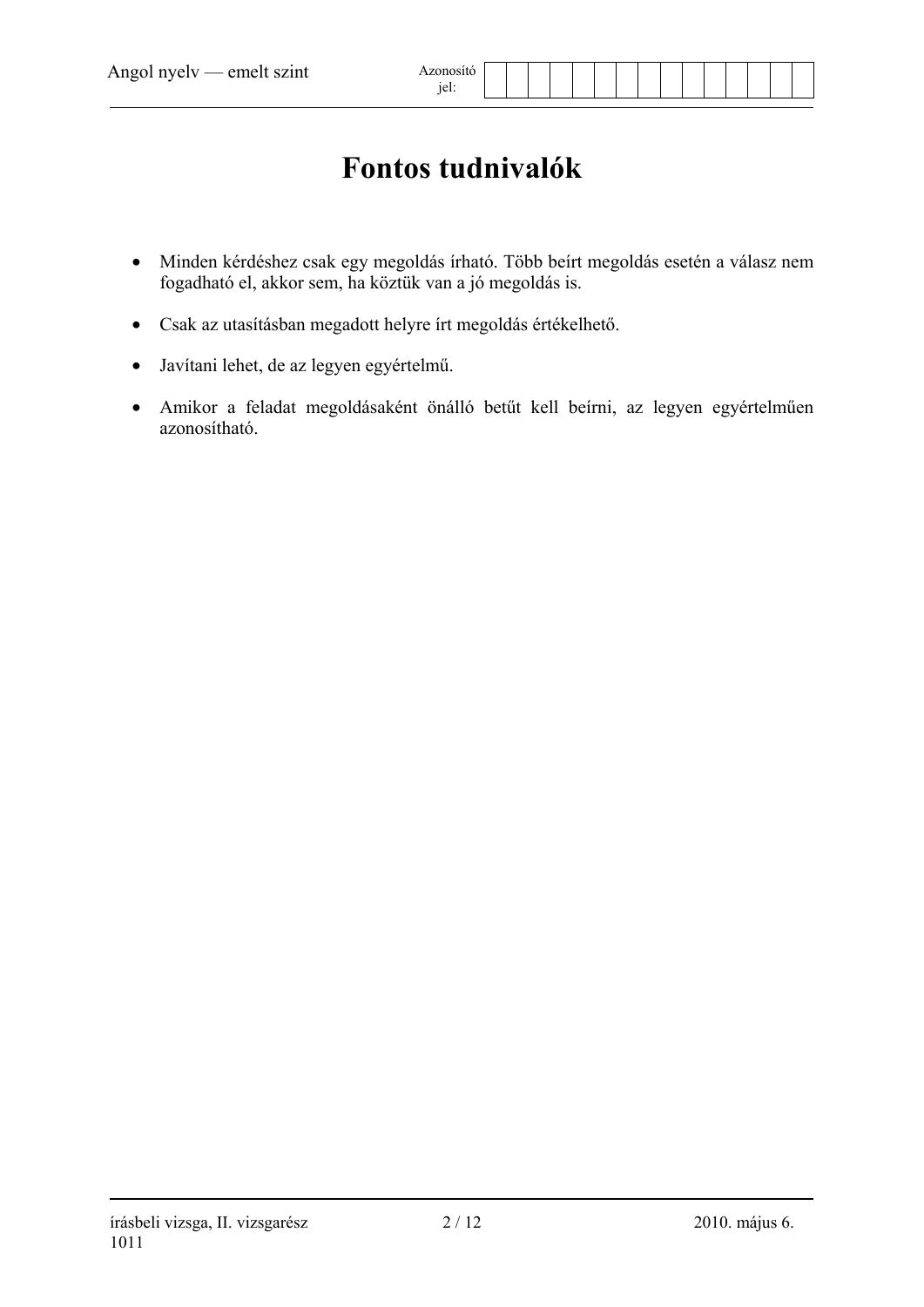| Azonosító                |  |  |  |  |  |  |  |  |
|--------------------------|--|--|--|--|--|--|--|--|
| $\cdot$<br>$\sim$<br>vı. |  |  |  |  |  |  |  |  |
|                          |  |  |  |  |  |  |  |  |

- **You are going to read an article about the dating column of a London paper. Some words are missing from the text.**
- **Your task is to choose the most appropriate word from the list (A-N) for each gap (1-10) in the text. Write the letter of the appropriate word in the white box.**
- **Each word can be used once.**
- **There are two extra words that you do not need to use.**
- **There is an example** *(0***) at the beginning.**

#### **LOVE AT FIRST TEXT**



| It's amazing what you can find in <i>THELONDONPAPER</i> – the $(0)$           | $\boldsymbol{\theta}$ | $\boldsymbol{C}$ |  |
|-------------------------------------------------------------------------------|-----------------------|------------------|--|
| news, the hottest celeb gossip, and possibly (1) ________ your future wife!   | 1)                    |                  |  |
| The dating column Lovestruck in <i>THELONDONPAPER</i> , a free evening        |                       |                  |  |
| newspaper distributed across London, is hugely popular (2)                    | 2)                    |                  |  |
| commuters. It tries to match those $(3)$ <u>eyes</u> met across the bus,      | 3)                    |                  |  |
| tube or train carriage.                                                       |                       |                  |  |
| (4) _______ Brett May, 36, texted into Lovestruck after blonde Susan          | 4)                    |                  |  |
| Benedict, 30, caught his eye outside his shop in Islington, he didn't believe | 5)                    |                  |  |
| that she'd (5) ________ get in touch. The pair had never met, but Susan       |                       |                  |  |
| regularly walked (6) _______ Brett's video store and they often smiled at     | 6)                    |                  |  |
| each other.                                                                   |                       |                  |  |
| Susan, an accounts manager, was on the train (7) ________ back to Essex       | 7)                    |                  |  |
| when she saw the message in the paper and instantly knew it was for her. "I   | 8)                    |                  |  |
| was grinning $(8)$ ________ the way home as I knew it was him," she said.     |                       |                  |  |
| "The next day when I went to his shop, I pulled the article out and asked     | 9                     |                  |  |
| him if he wrote it." Brett was delighted and wasted (9) ________ time         | 10)                   |                  |  |
| expansive their first data (10) now dated for 14 months Drott                 |                       |                  |  |

arranging their first date. **(10) \_\_\_\_\_\_\_** now dated for 14 months, Brett proposed on New Year's Eve.

*(thelondonpaper)* 

| A) ACTUALLY D) EVEN  |            | G HOWEVER K PAST |                  | N) WITH |
|----------------------|------------|------------------|------------------|---------|
| B) ALL               | E) HAVING  | H BETWEEN L WHEN |                  |         |
| <del>C) LATEST</del> | F) HEADING | I) NO            | <b>M</b> ) WHOSE |         |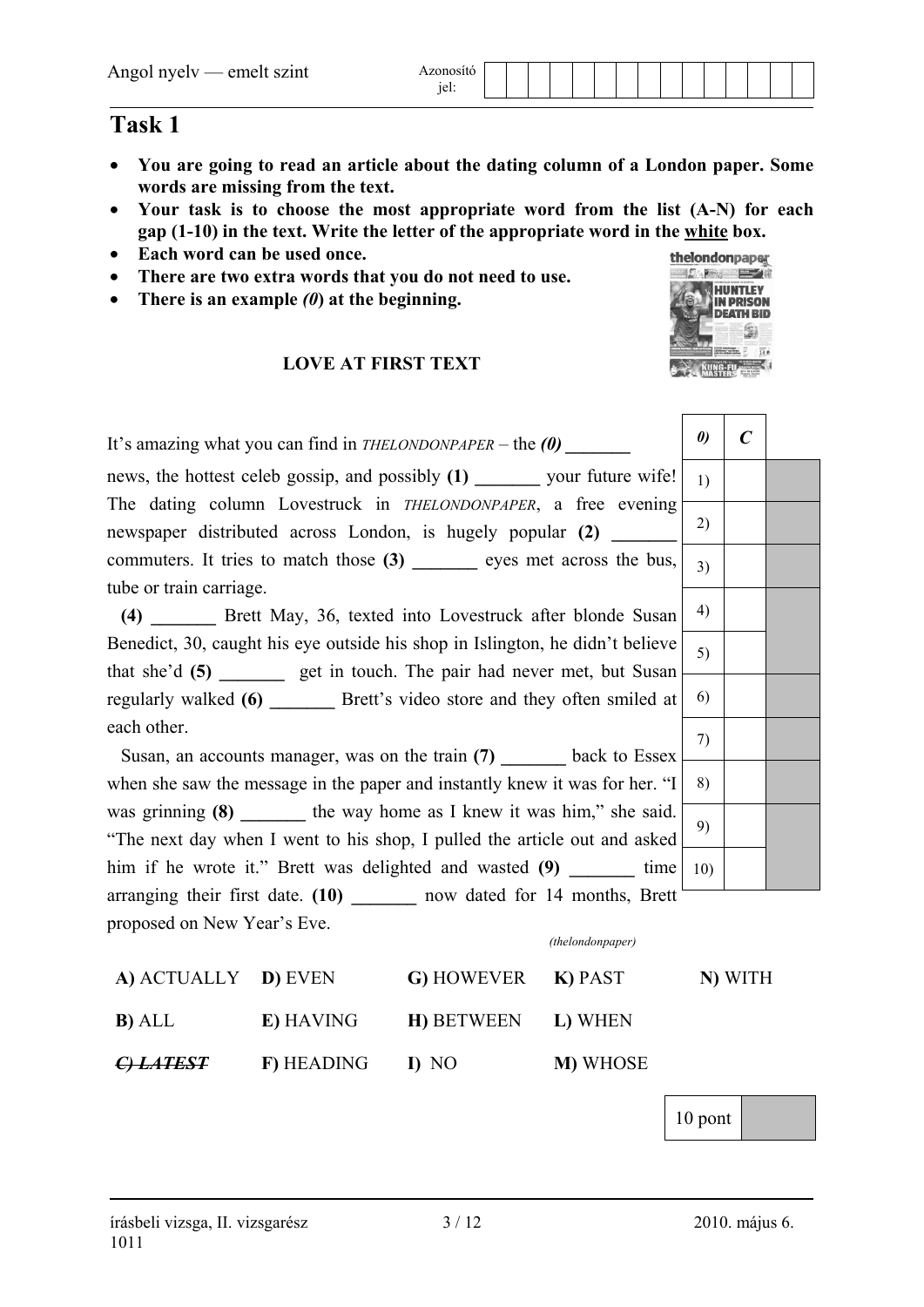| Azonosító     |  |  |  |  |  |  |  |  |
|---------------|--|--|--|--|--|--|--|--|
| $\sim$<br>vı. |  |  |  |  |  |  |  |  |
|               |  |  |  |  |  |  |  |  |

- **You are going to read an article about the Bermuda Triangle. Some words are missing from the text.**
- **Use the words in brackets to form the words that fit in the gaps (11-20).**
- **Then write the appropriate form of these words on the lines after the text.**
- **There might be cases when you do not have to change the word in brackets.**
- **Use only one word for each gap.**
- **There is an example** *(0)* **at the beginning.**

#### **BERMUDA TRIANGLE PLANE MYSTERY 'SOLVED'**

#### **Two of the so-called Bermuda Triangle's most mysterious events in the late 1940s may have been solved.**



A great many ships and planes are said to have vanished without trace over the

decades in a vast triangular area of ocean with *(0) \_\_\_\_\_\_\_\_ (imagine)* corners at Bermuda,

Florida and Puerto Rico. But a new examination for a BBC series provides plausible

**(11) \_\_\_\_\_\_\_\_ (explain)** for the disappearance of two British planes in the area, with the

**(12) \_\_\_\_\_\_\_\_ (lose)** of 51 passengers and crew. One plane probably suffered from catastrophic technical **(13) \_\_\_\_\_\_\_\_ (fail)** as a result of poor design, while the other is

**(14) \_\_\_\_\_\_\_\_ (like)** to have run out of fuel.

 Sixty years ago, **(15) \_\_\_\_\_\_\_\_ (commerce)** flights from London to Bermuda were new and perilous. It would require a refuelling stop on the Azores before the 2,000-mile flight to Bermuda. The planes would have been operating at the (16) (limit) of their range. Today planes arriving at the tiny Atlantic island need sufficient reserve fuel to divert to the US East Coast 700 miles away, in case of (17) **(emerge)**.

And the planes of the post-war era were far less (18) **(rely)** than today's airliners. British South American Airways (BSAA), which operated the route, had a grim

**(19) \_\_\_\_\_\_\_\_ (safe)** record. In three years it had had 11 serious accidents and lost five planes with 73 passengers and 22 crew members killed, sometimes in mysterious circumstances.

 For example, on 30 January 1948 a BSAA Avro Tudor IV called Star Tiger disappeared without trace. Twenty-five passengers and a crew of six were on board the plane.

 The official investigation into the **(20) \_\_\_\_\_\_\_\_ (disappear)** concluded: "What happened in this case will never be known and the fate of Star Tiger must remain an unsolved mystery."

*(http://news.bbc.co.uk)*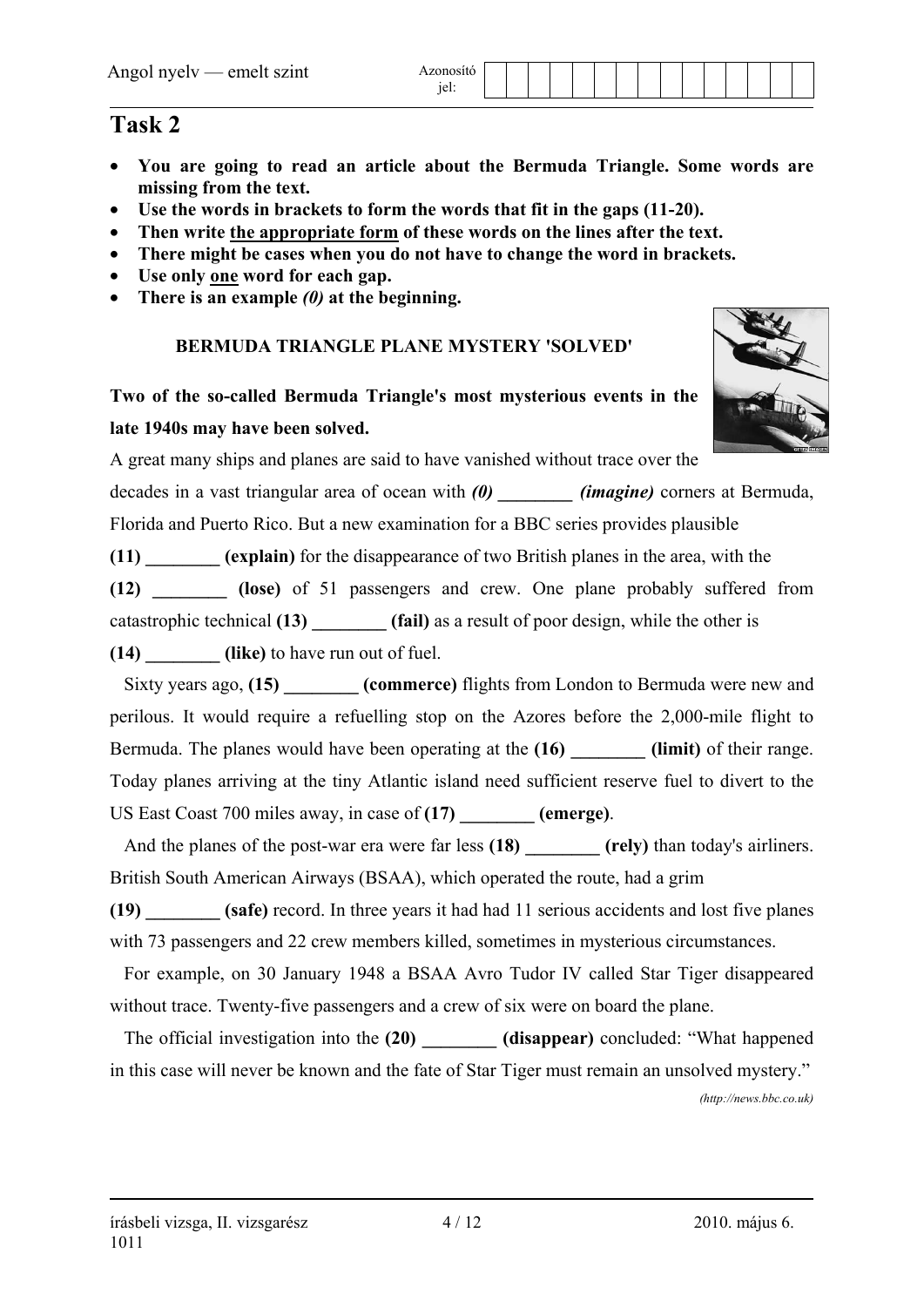| Angol nyelv — emelt szint | zonosito<br>$1^{\circ}$<br>IVI. |  |  |  |  |  |  |  |  |  |  |  |  |  |  |
|---------------------------|---------------------------------|--|--|--|--|--|--|--|--|--|--|--|--|--|--|
|---------------------------|---------------------------------|--|--|--|--|--|--|--|--|--|--|--|--|--|--|

| 11) |  |
|-----|--|
| 12) |  |
| 13) |  |
| 14) |  |
| 15) |  |
| 16) |  |
| 17) |  |
| 18) |  |
| 19) |  |
| 20) |  |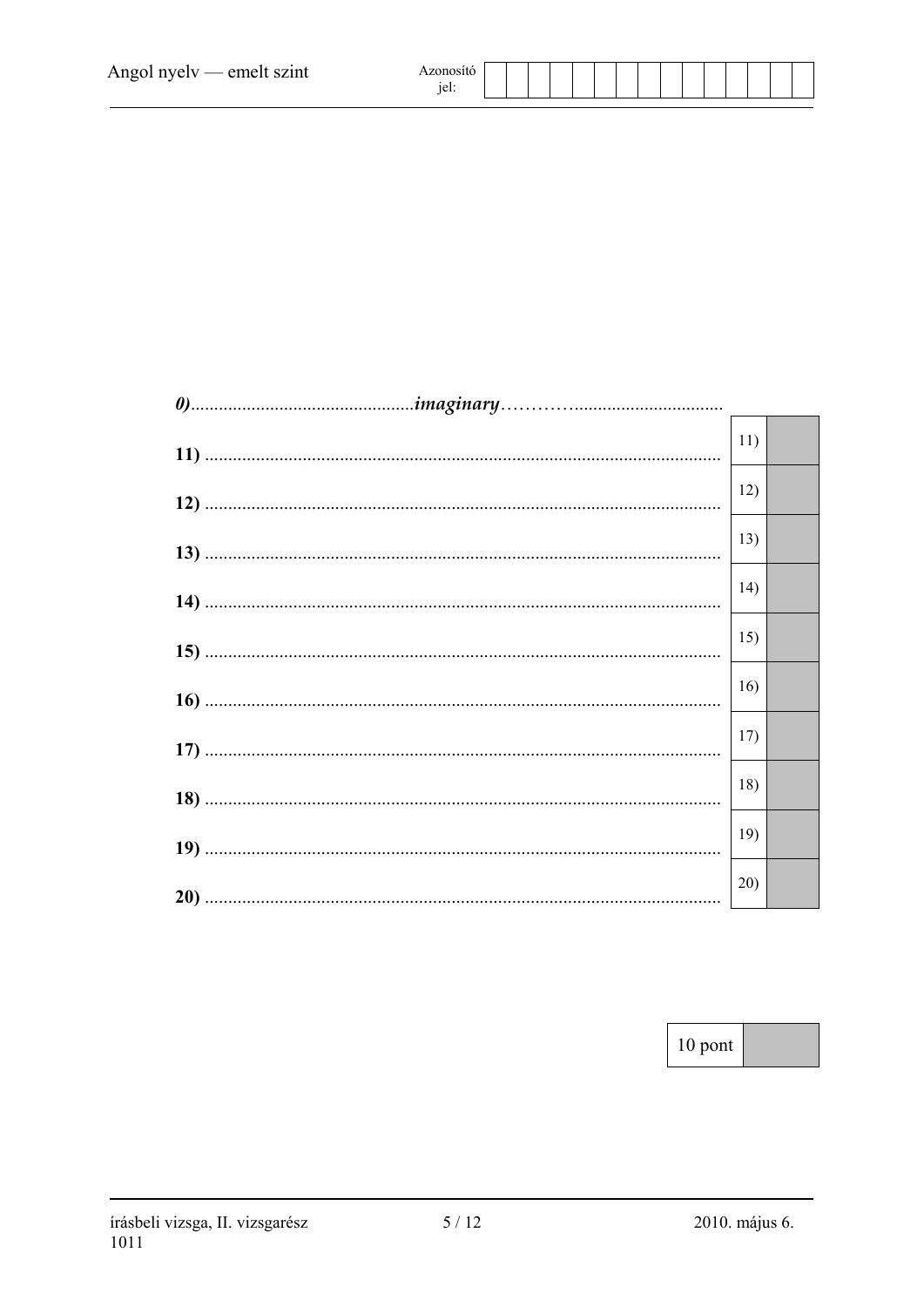| Azonosító                |  |  |  |  |  |  |  |  |
|--------------------------|--|--|--|--|--|--|--|--|
| ٠<br>$\mathbf{1}$<br>.v. |  |  |  |  |  |  |  |  |
|                          |  |  |  |  |  |  |  |  |

- **You are going to read an article about a man who found a job after long years of unemployment. Some words are missing from the text.**
- **Your task is to write the missing words on the dotted lines (21-30) after the text.**
- **Use only one word in each gap.**
- **There is an example** *(0)* **at the beginning.**

#### **HIRED AFTER 26 YEARS AND 300 APPLICATIONS**



It took him a staggering 26 years and more than 300 failed

applications. But yesterday John Evans was at *(0)* **\_\_\_\_\_\_\_\_** celebrating - after finally landing himself a job. The 46-year-old bachelor was (21) redundant in 1983 when the steel plant where he worked closed down. **(22) \_\_\_\_\_\_\_\_** the various courses he has taken and the extra qualifications he has gained in order to boost his CV, he has been unemployed ever

**(23) \_\_\_\_\_\_\_\_** . Mr Evans said his job prospects had been hindered by disability. At the age of 16 he had a lengthy stay in hospital after **(24) \_\_\_\_\_\_\_\_** diagnosed with epilepsy. Reluctant to sit back and collect benefits, he worked at Rotherham General Hospital **(25) \_\_\_\_\_\_\_\_** a volunteer. Now, after almost three decades of trying, the former clerk is preparing to start work as a care assistant at a nursing home for  $(26)$  elderly.

 'I couldn't believe **(27) \_\_\_\_\_\_\_\_** I was hearing when they told me I'd got the job,' he said yesterday. 'It still hadn't really sunk in when I finally put down the phone. I suppose my confidence (28) **and simply disappeared after so many rejections. But I had this belief** that if I kept on applying, **(29) \_\_\_\_\_\_\_\_** long it took, I would get a job one day. It's paid **(30) \_\_\_\_\_\_\_\_** and my confidence has grown already, although I'll be a little nervous on my way to work.'

 Mr Evans, who starts work on Monday, said he had been turned down for dozens of jobs. He had not even been hired for a role as a production worker at a factory.

*(http://dailymail.co.uk)*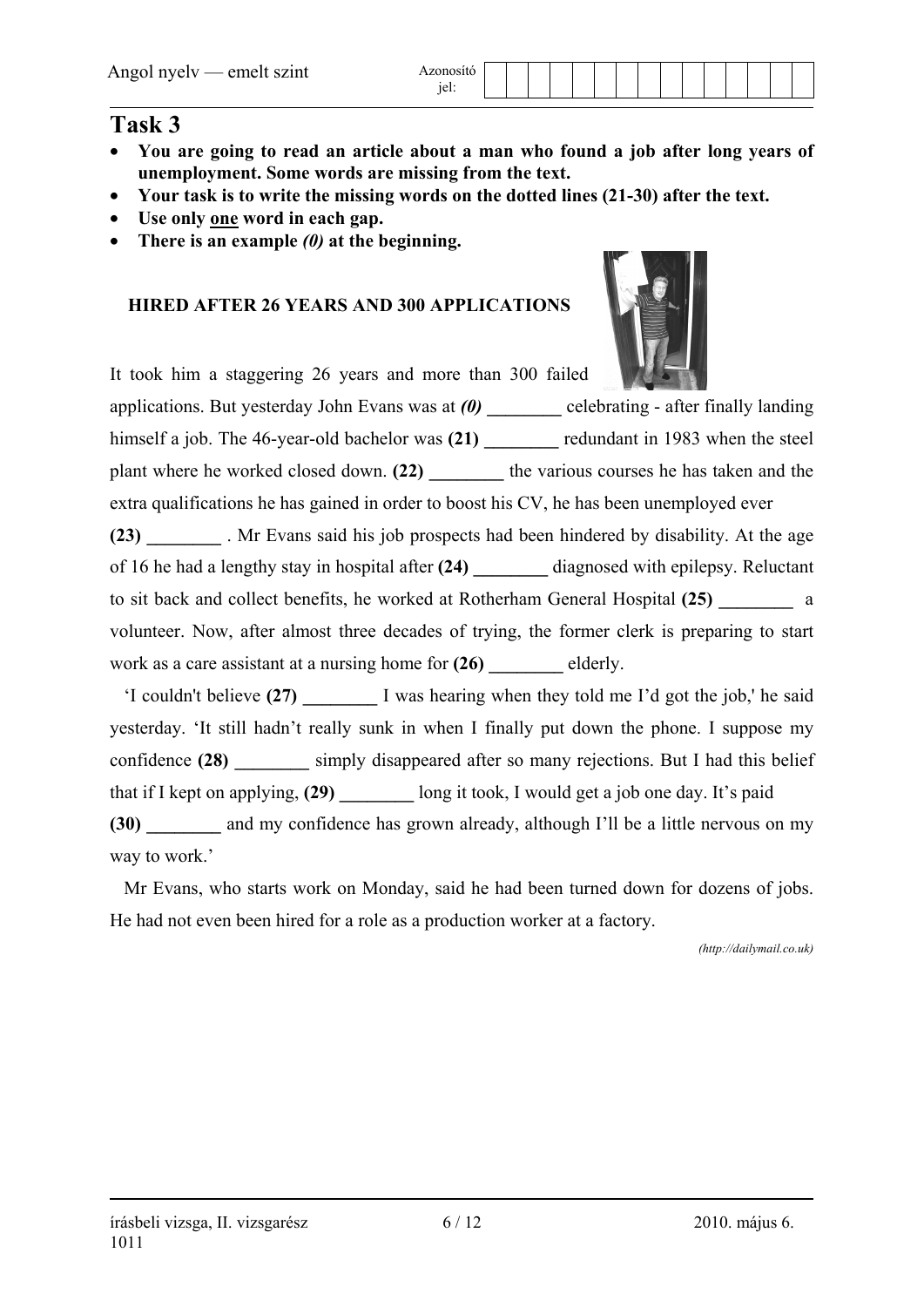| Angol nyelv — emelt szint | zonosito      |  |  |  |  |  |  |  |  |
|---------------------------|---------------|--|--|--|--|--|--|--|--|
|                           | $\sim$<br>lvı |  |  |  |  |  |  |  |  |

| 21) |  |
|-----|--|
| 22) |  |
| 23) |  |
| 24) |  |
| 25) |  |
| 26) |  |
| 27) |  |
| 28) |  |
| 29) |  |
| 30) |  |
|     |  |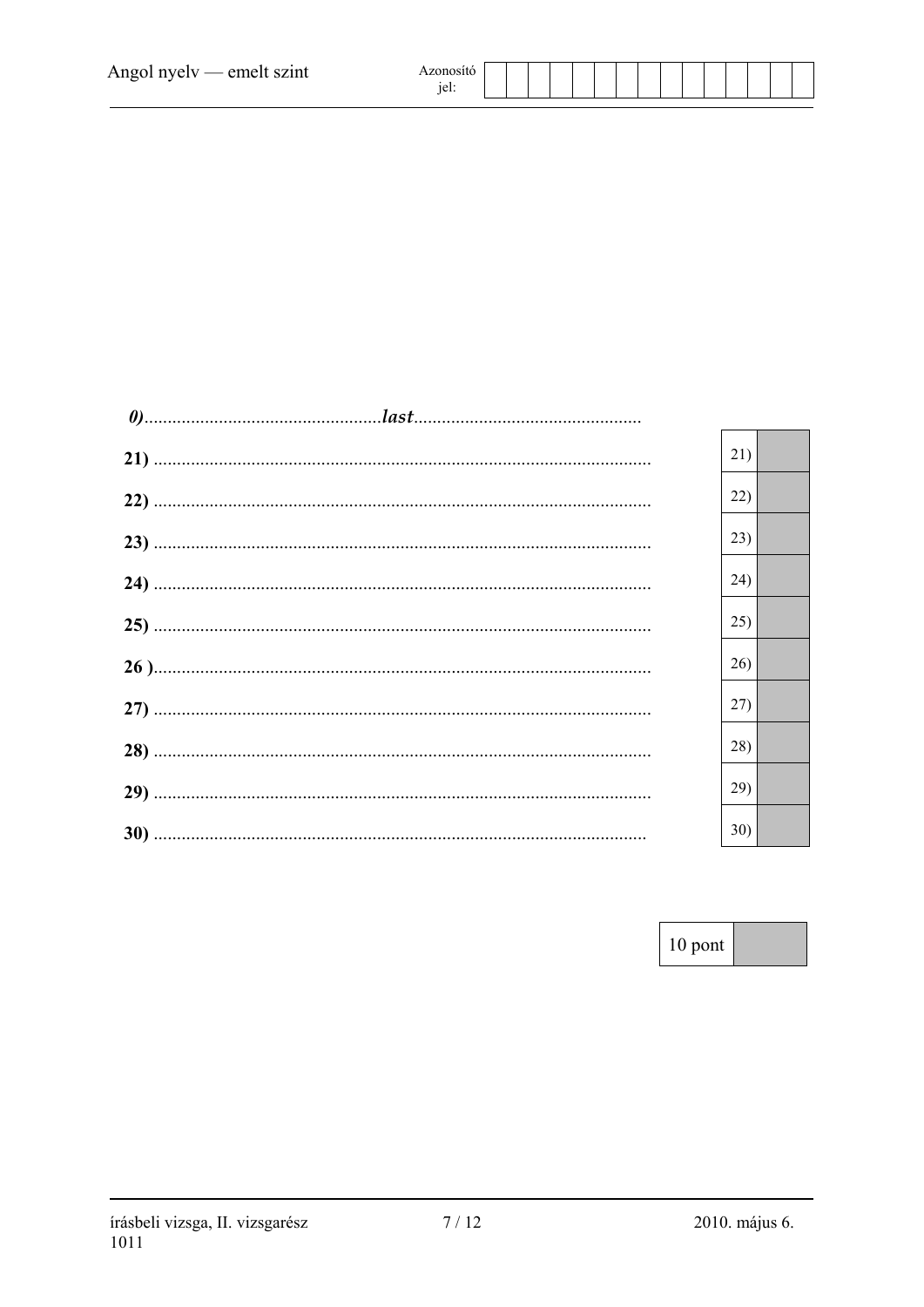| Azonosító                       |  |  |  |  |  |
|---------------------------------|--|--|--|--|--|
| $\mathbf{r}$<br>10 <sub>1</sub> |  |  |  |  |  |
| vı.                             |  |  |  |  |  |

- **You are going to read an article about a special Nobel awards ceremony. In most lines there is one word that should not be there. It is either grammatically incorrect or does not fit in with the sense of the text.**
- **Read the text and then copy the extra word in the space provided after each line.**
- Some lines are correct. Indicate these lines with a tick  $(\checkmark)$ .
- **The task begins with two examples** *(0).*



#### **Ig NOBEL PRIZES 2009**

| $\boldsymbol{\theta}$ | The nation can hold its head up high. Once more again, Britons have                                                                      | $\boldsymbol{\theta}$ | more |
|-----------------------|------------------------------------------------------------------------------------------------------------------------------------------|-----------------------|------|
| $\boldsymbol{\theta}$ | been honoured in the annual Ig Nobel awards ceremony. It was first                                                                       | $\boldsymbol{\theta}$ |      |
| 31)                   | held out in 1991 to honour scientific work "that cannot or should not                                                                    | 31)                   |      |
| 32)                   | be reproduced", but has since that gained a higher purpose:                                                                              | 32)                   |      |
| 33)                   | acknowledging work that "first makes people laugh, and then makes                                                                        | 33)                   |      |
| 34)                   | them think." This year's winners were allowed no any more than 60                                                                        | 34)                   |      |
| 35)                   | seconds as to deliver their acceptance speech, a time limit enforced                                                                     | 35)                   |      |
| 36)                   | by an eight-year-old girl. Catherine Douglas and Peter Rowlinson                                                                         | 36)                   |      |
| 37)                   | from Newcastle University need share the prize for Veterinary                                                                            | 37)                   |      |
| 38)                   | Medicine for the groundbreaking discovery that by giving cows                                                                            | 38)                   |      |
| 39)                   | names such as Daisy increases their milk yield. "It's got the highlight                                                                  | 39)                   |      |
| 40)                   |                                                                                                                                          | 40)                   |      |
|                       | of my career," said Douglas. "The work amused the public, and, at all                                                                    | 41)                   |      |
|                       | 41) the same time, addressed a serious animal welfare issue." The Public                                                                 | 42)                   |      |
| 42)                   | Health prize that was awarded to Elena Bodnar of Hinsdale, Illinois,                                                                     | 43)                   |      |
|                       | 43) for a bra that, in case an emergency, can be converted into a pair of<br>gas masks, one for the owner and one for a needy bystander. |                       |      |
|                       |                                                                                                                                          |                       |      |

 *(http://news.bbc.co.uk)* 

### This is the end of this part of the exam. **13 pont**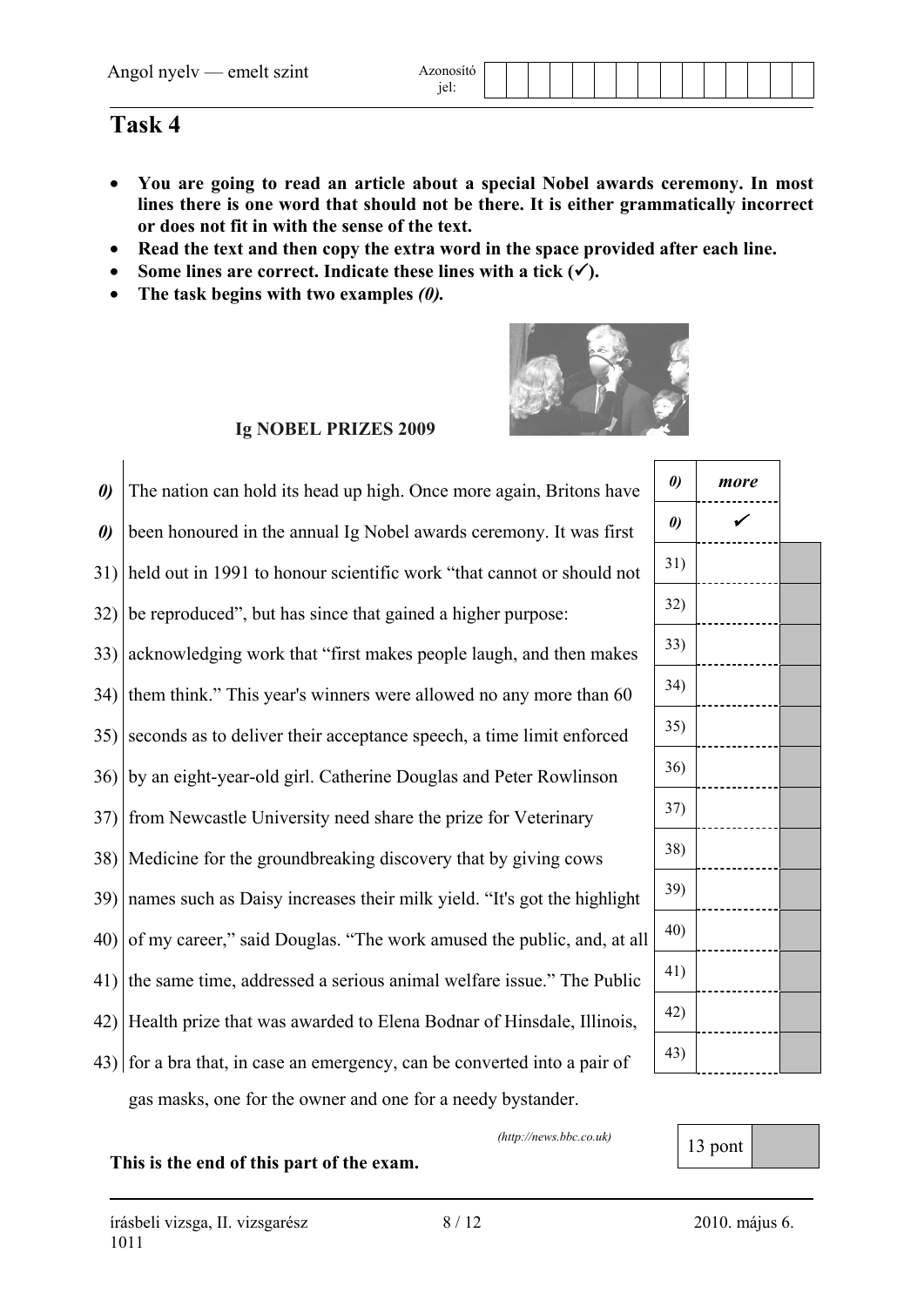| Angol nyelv — emelt szint | zonosito<br><sub>1el</sub> |  |  |  |  |  |  |  |
|---------------------------|----------------------------|--|--|--|--|--|--|--|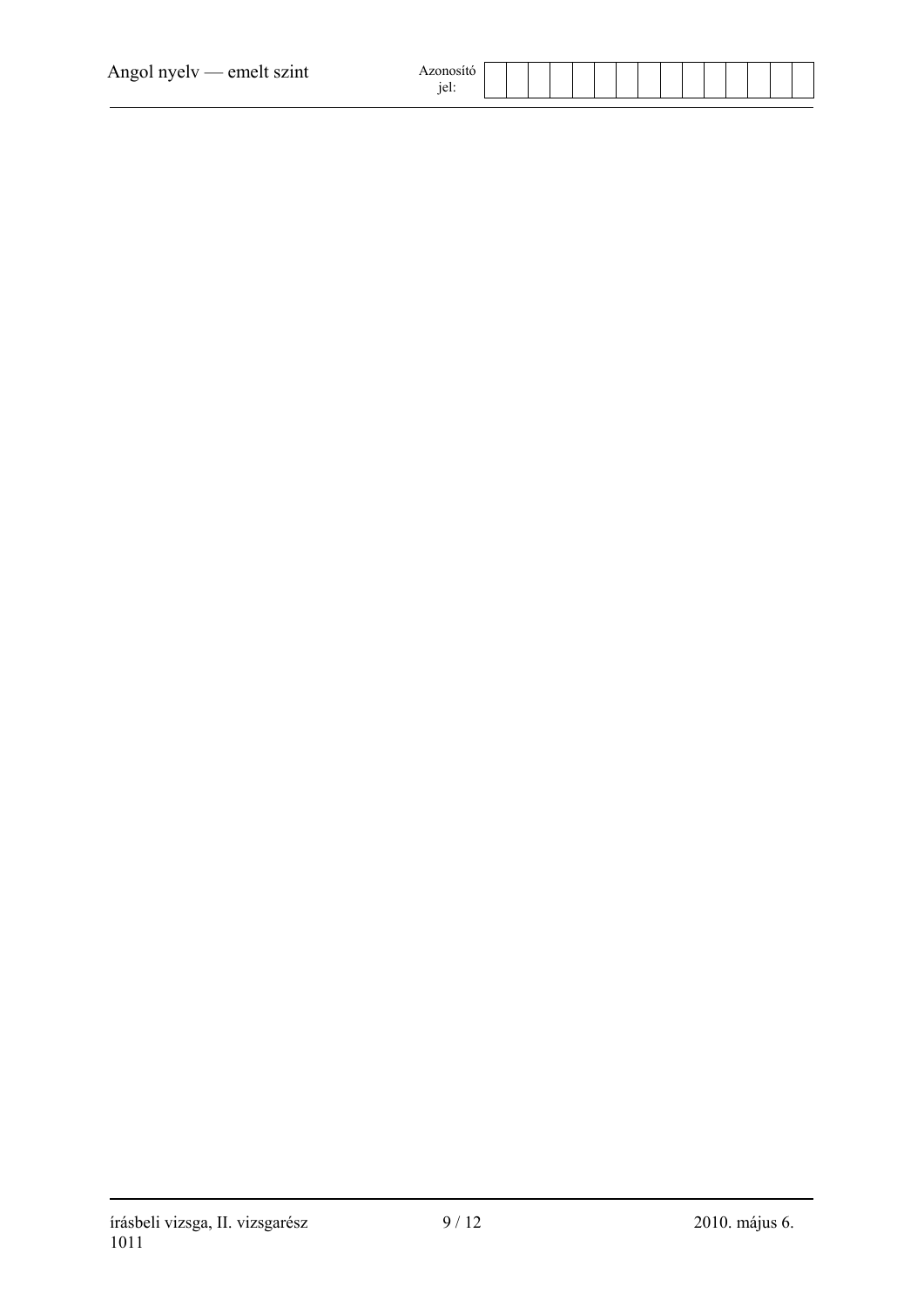| Angol nyelv — emelt szint | zonosito<br><sub>1el</sub> |  |  |  |  |  |  |  |
|---------------------------|----------------------------|--|--|--|--|--|--|--|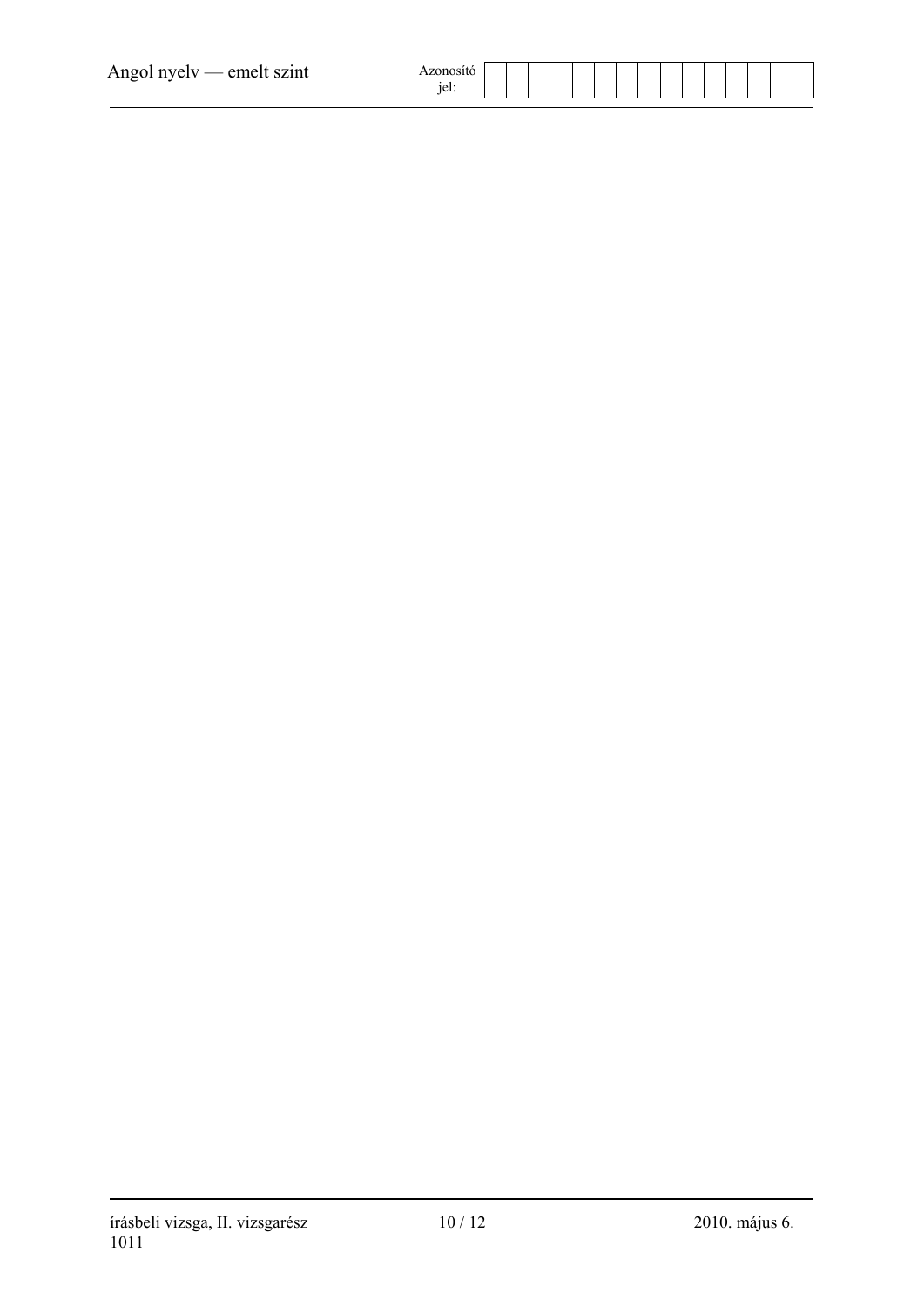| Angol nyelv — emelt szint | zonosito<br><sub>1el</sub> |  |  |  |  |  |  |  |
|---------------------------|----------------------------|--|--|--|--|--|--|--|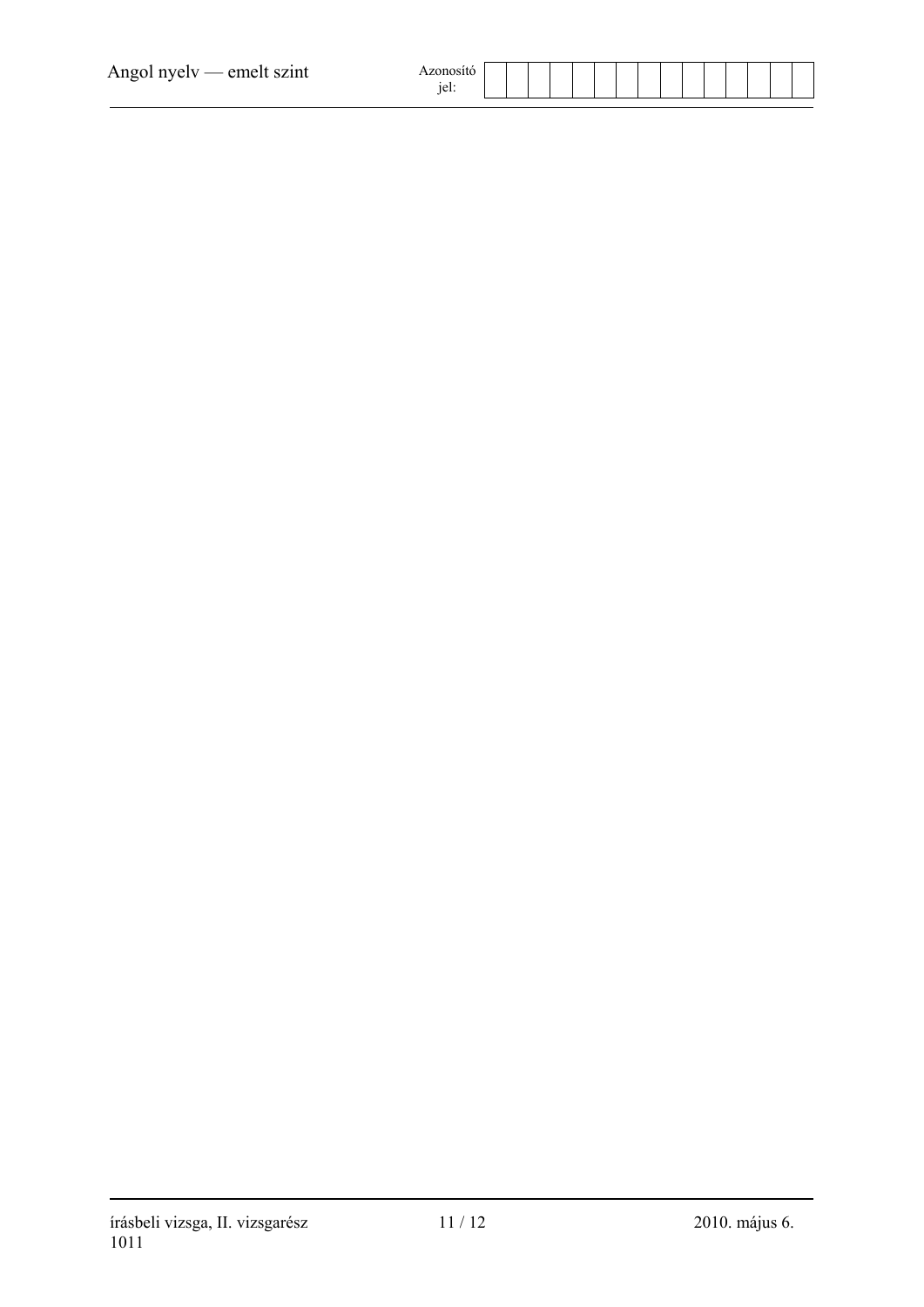

|  | maximális                    | elért    |          |  |  |  |  |
|--|------------------------------|----------|----------|--|--|--|--|
|  |                              | pontszám | pontszám |  |  |  |  |
|  | Task 1                       |          |          |  |  |  |  |
|  | Task 2<br>II. Nyelvhelyesség |          |          |  |  |  |  |
|  | Task 3                       | 10       |          |  |  |  |  |
|  | Task 4                       | 13       |          |  |  |  |  |
|  | FELADATPONT ÖSSZESEN         | 43       |          |  |  |  |  |
|  | VIZSGAPONT ÖSSZESEN          |          |          |  |  |  |  |

javító tanár

Dátum: ………………………….

|                           | pontszáma<br>egész<br>számra<br>kerekítve | programba<br>beirt egész<br>pontszám |
|---------------------------|-------------------------------------------|--------------------------------------|
| I. Olvasott szöveg értése |                                           |                                      |
| II. Nyelvhelyesség        |                                           |                                      |

\_\_\_\_\_\_\_\_\_\_\_\_\_\_\_\_\_\_\_\_\_\_\_\_\_\_\_\_\_\_\_\_\_\_\_\_\_\_\_\_\_\_\_\_\_\_\_\_\_\_\_\_\_\_\_\_\_\_\_\_\_\_\_\_\_\_\_\_\_\_\_\_\_\_

javító tanár jegyző

Dátum: …………………… Dátum: ……………………

Megjegyzések:

1. Ha a vizsgázó a III. írásbeli vizsgarész megoldását elkezdte, akkor ez a táblázat és az aláírási rész üresen marad!

2. Ha a vizsga a II. vizsgarész teljesítése közben megszakad, illetve nem folytatódik a III. vizsgarésszel, akkor ez a táblázat és az aláírási rész kitöltendő!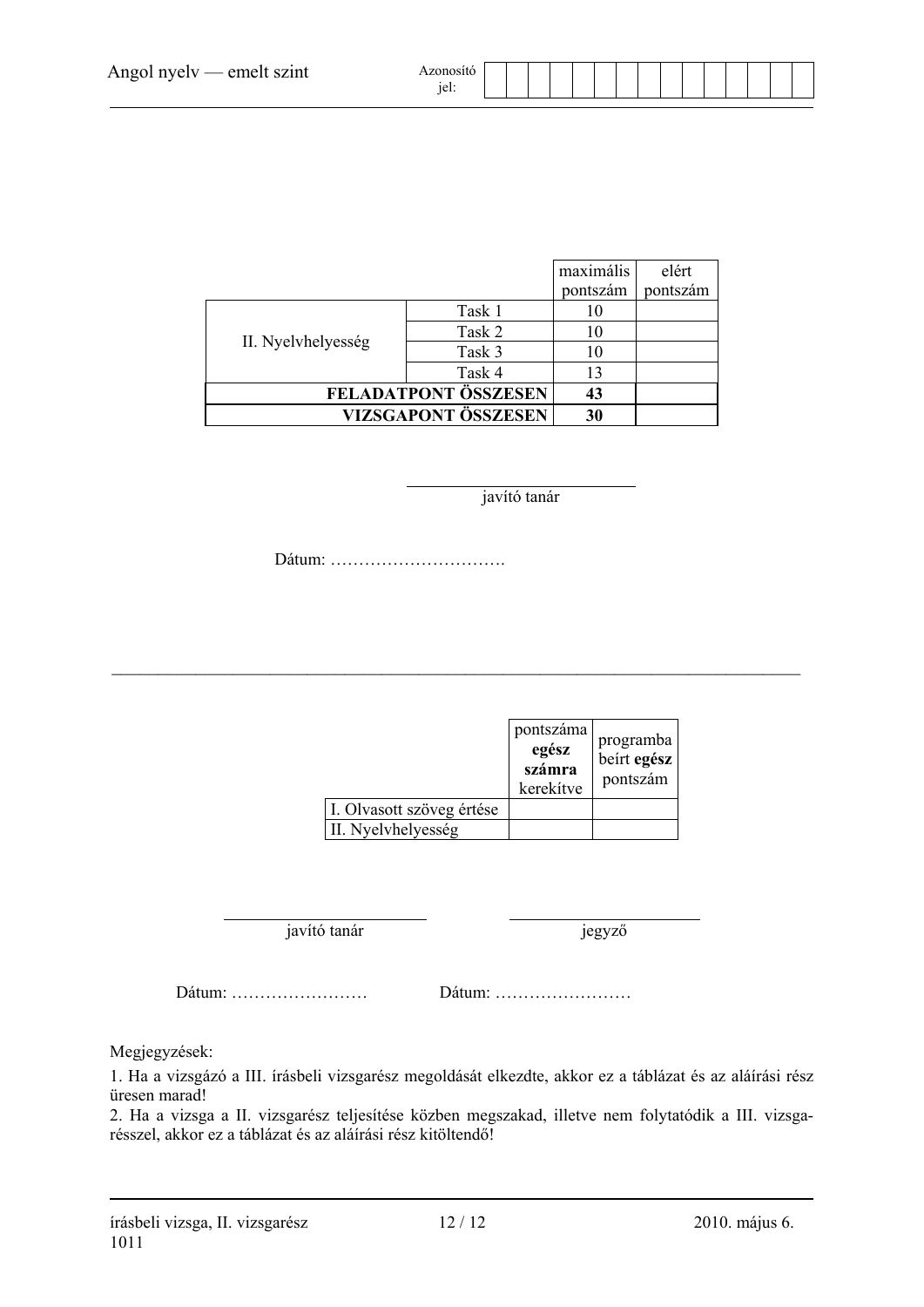| 1 M.D<br>$\sim$<br>" |  |  |  |  |  |  |  |  |  |  |  |  |  |
|----------------------|--|--|--|--|--|--|--|--|--|--|--|--|--|
|----------------------|--|--|--|--|--|--|--|--|--|--|--|--|--|

# **ANGOL NYELV**

## **EMELT SZINTŰ ÍRÁSBELI VIZSGA**

### **2010. május 6. 8:00**

## **III. Hallott szöveg értése**

Időtartam: 30 perc

| Pótlapok száma |
|----------------|
| Tisztázati     |
| Piszkozati     |

## **OKTATÁSI ÉS KULTURÁLIS MINISZTÉRIUM**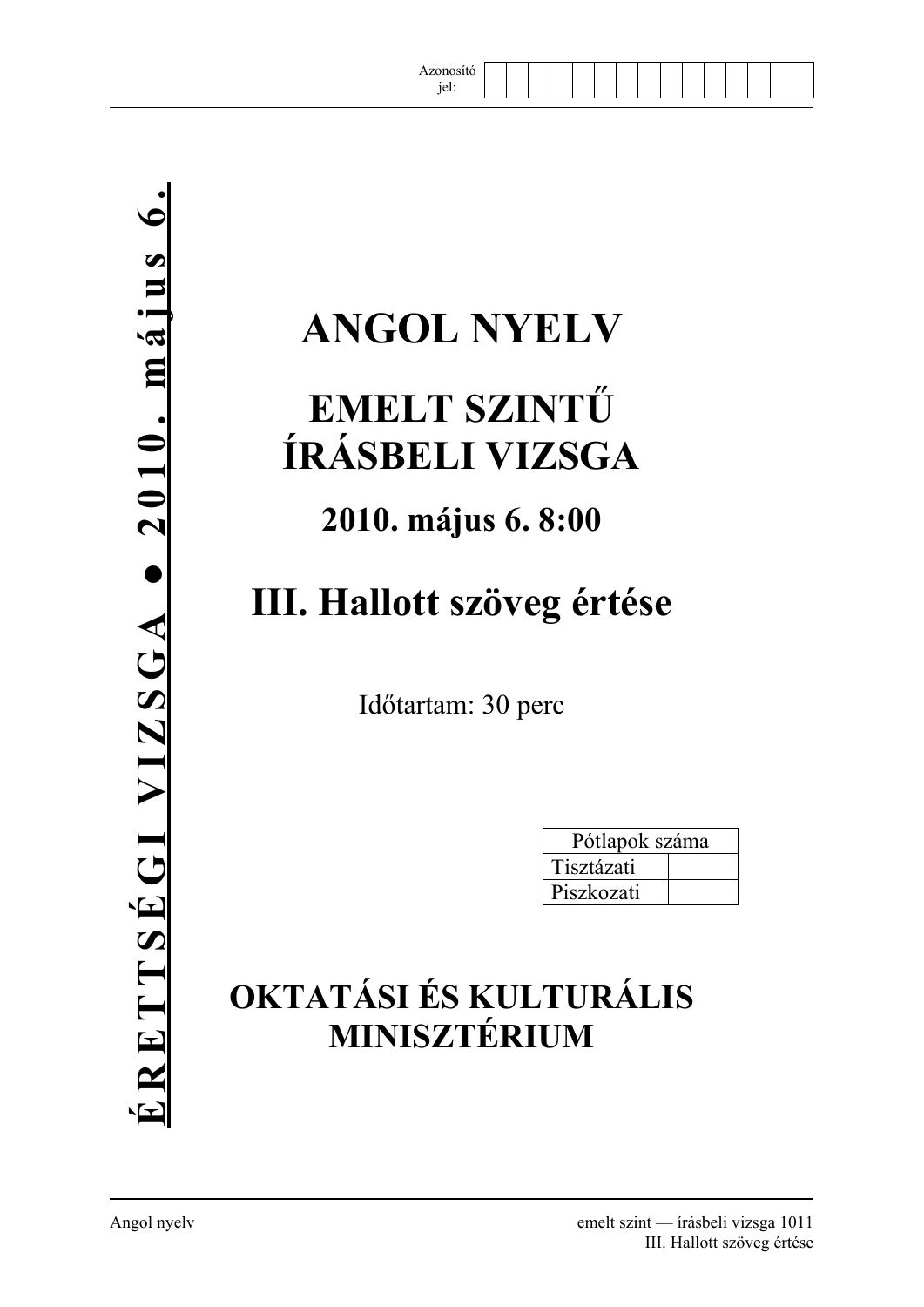### **Fontos tudnivalók**

- Csak az *olvasható* írás értékelhető.
- Ha csak betűt kell beírni, érdemes *nyomtatott nagybetűt* használni.
- Csak *egy megoldást* érdemes beírni, mert ha valamelyik nem helyes, a jó sem fogadható el.
- Javítani lehet, de csak *egyértelmű megoldások* fogadhatók el.
- A feladatlapok nyomtatott szövege *nem módosítható* a célból, hogy a megoldás értelmes legyen.
- A beírást igénylő megoldásoknál lehetőség szerint a *szövegben elhangzott szavakat* használjuk.
- Szövegkiegészítésnél ügyeljünk arra, hogy a szavak *illeszkedjenek a megadott szöveghez*.

Welcome to the Listening component of the Matura Examination.

The listening material and the instructions are recorded on this CD, and the tasks and instructions are printed in your test booklet.

- There will be three tasks, and every recording will be played twice.
- The tasks will begin with some music, and then you can hear (and you can also read) the instructions to the task.
- This will be followed by a silent period on the CD in order to give you some time to look at the task in your test booklet before hearing the text.
- Then we will play the recording in one piece.
- After another short silent period we will play the recording for the second time, but now in shorter sections and with breaks between the sections in order to give you enough time to write down your answers.
- You will also have some time to check your work at the end of each task.

Please note that the first item in each task (marked with a tick  $[\checkmark]$ ) is always an example.

The whole test is about 30 minutes long.

Good luck!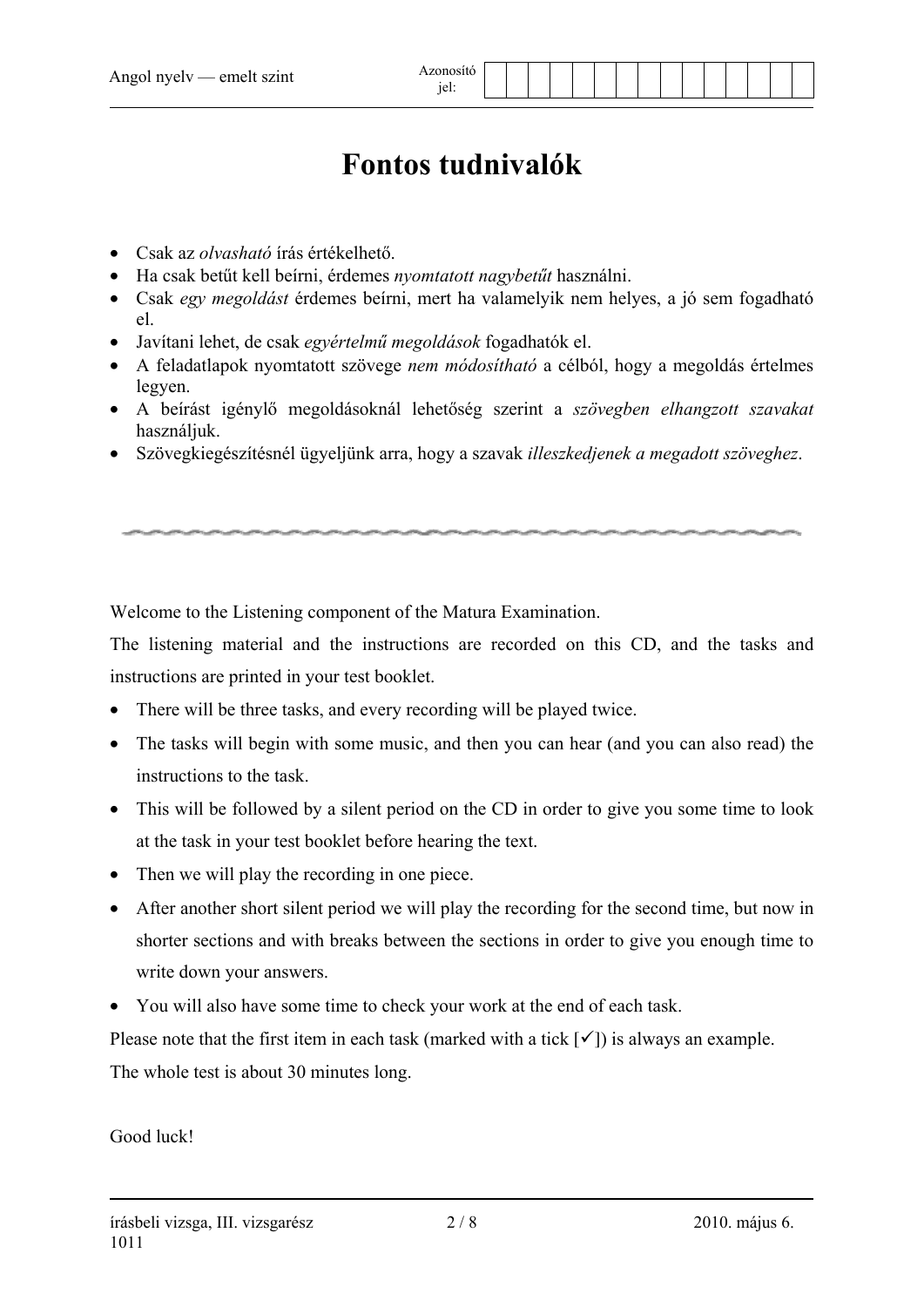| Angol nyelv — emelt szint | Azonosito<br>$\mathbf{1}$<br>IVI. |  |  |  |  |  |  |  |  |
|---------------------------|-----------------------------------|--|--|--|--|--|--|--|--|
|                           |                                   |  |  |  |  |  |  |  |  |

#### **TASK 1**

- **In this section, you will hear an account of an interesting experiment.**
- **Your task will be to complete the sentences with no more than three words or numbers in each gap.**
- **First, you will have some time to look at the task, and then we will play the whole recording in one piece.**
- **Then, after a short pause, you will hear the recording again, but this time we will play the text in shorter sections to give you enough time to write down your answers.**
- 9 *The man who played the violin sat at the entrance of a(n) ……*metro station*…… in Washington DC.*
- 1. During that time, thousands of people went through the station as it was ............................................................................ .
- 2. After playing for four minutes, the musician received his ............................................................................ .
- 3. The middle-aged man didn't listen to the musician for long, as he was obviously ............................................................................ .
- 4. In the 45 minutes, about ........................................ people gave him a total of  $\$\ldots\ldots\ldots\ldots\ldots\ldots\ldots\ldots\ldots\ldots\ldots\ldots\ldots$
- 5. Joshua Bell was awarded the Avery Fisher Prize for ................................................................... in classical music.
- 6. His ........................................... Stradivarius violin is worth \$........................................... .
- 7. Fairly good ........................................... at the Boston Symphony Hall cost \$........................................... each.
- 8. The metro gig was organized by the Washington Post as part of  $a(n)$ ............................................................................ about perception, taste and priorities of people.
- One of the research questions was to find out if people recognize talent in  $a(n)$ ......................................................................... .

**That is the end of TASK 1.**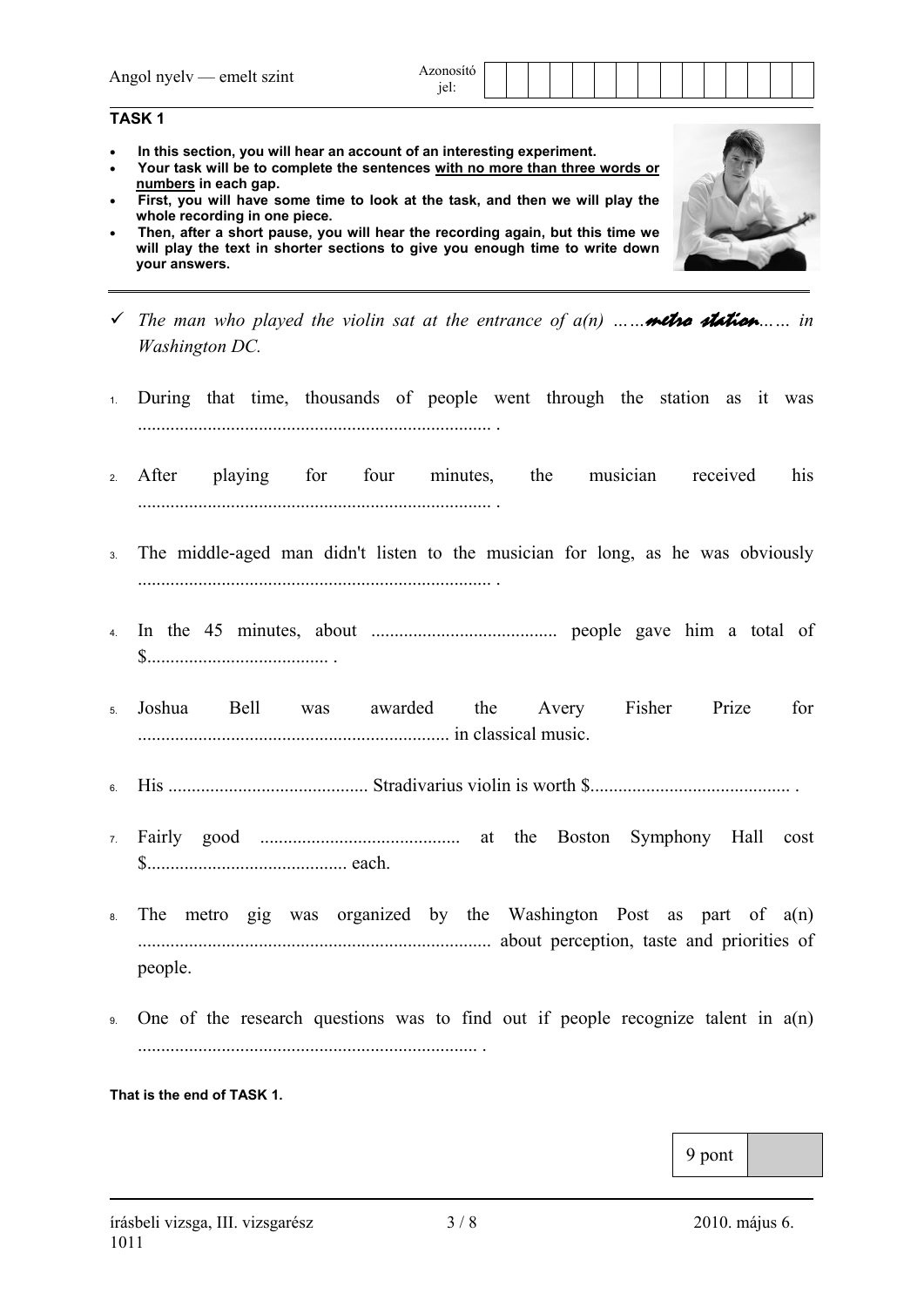| írásbeli vizsga, III. vizsgarész |  |
|----------------------------------|--|
| 1011                             |  |

#### • **In this section you will hear some information about an international experiment called** *Mars 500***.**  • **Your task will be to decide whether the following statements are true, false or we do not know because the text does not say, and write the appropriate letter in the boxes on the right. Write A if the statement is true, write B if the statement is false, and write C if the text does not say.**  • **First, you will have some time to look at the task, and then we will play the whole recording in one piece.**  • **Then, after a short pause, you will hear the recording again, but this time we will play the text in shorter sections to give you enough time to write down your answers.**  • **A = TRUE B = FALSE C = THE TEXT DOES NOT SAY**  9 *The participants of the experiment were all men.*

jel:

- 10. Weightlessness and solar radiation were also simulated.
- 11. There were physiological experiments as well as psychological ones.
- 12. During the experiment, it was impossible to get anything in or out of the module.
- 13. Sleep patterns were monitored by a special team.
- 14. Communication between the control centre and the crew had a delay of 20 minutes.
- 15. The maintenance of the module was the responsibility of the control centre.
- 16. To the crew, the time spent in the module seemed shorter than it really was.
- 17. The French crew member suffered the worst from monotony.
- 18. The findings of the research are accessible to anyone.
- 19. Next year's Mars 500 experiment will have more crew members.
- 20. The next crew will spend considerably more time in the module.

#### **That is the end of TASK 2.**

| Angol nyelv — emelt szint | Azonosító |
|---------------------------|-----------|
|                           | iel.      |

**TASK 2** 





*A* 



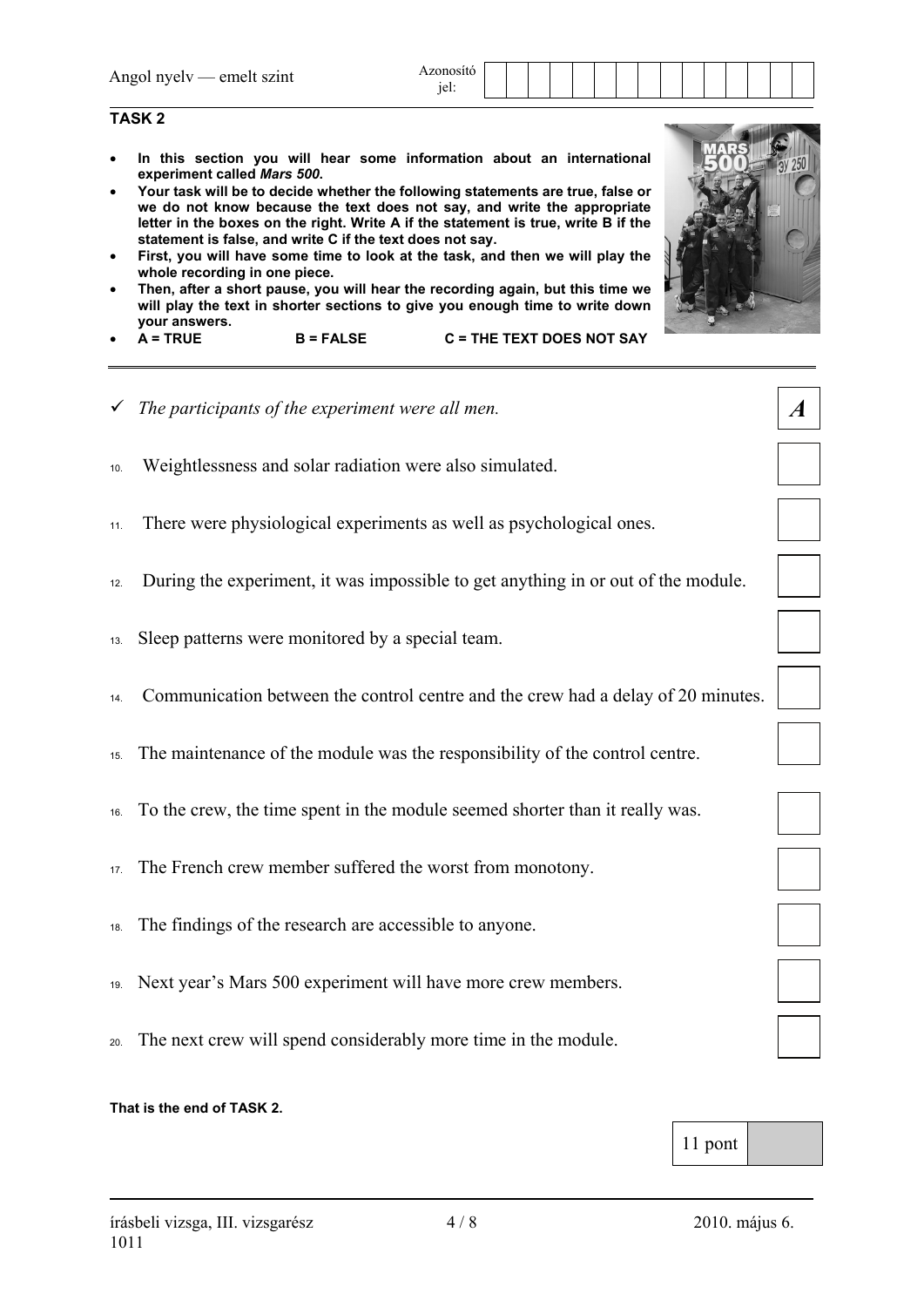|     | Angol nyelv — emelt szint                                                                                                                                                                                                                                                                                                                                                                                                                                                                                                | Azonosító<br>jel: |  |  |  |  |                      |
|-----|--------------------------------------------------------------------------------------------------------------------------------------------------------------------------------------------------------------------------------------------------------------------------------------------------------------------------------------------------------------------------------------------------------------------------------------------------------------------------------------------------------------------------|-------------------|--|--|--|--|----------------------|
|     | <b>TASK3</b><br>In this section you are going to hear an interview with Grant R. Philips, a writer of<br>children's books.<br>Your task will be to write the letter of the correct answer into the boxes on the right.<br>First, you will have some time to look at the task, and then we will play the whole<br>recording in one piece.<br>Then, after a short pause, you will hear the recording again, but this time we will play<br>the text in shorter sections to give you enough time to write down your answers. |                   |  |  |  |  | <b>King Gauthier</b> |
|     | $\checkmark$ As a kid, Grant didn't like<br>A) reading.<br>B) his English teacher.<br>$C$ ) S. E. Hinton.                                                                                                                                                                                                                                                                                                                                                                                                                |                   |  |  |  |  |                      |
| 21. | The Outsiders<br>A) was written by an elderly lady.<br>B) had a huge influence on Grant.<br>C) was published in Grant's school's annual magazine.                                                                                                                                                                                                                                                                                                                                                                        |                   |  |  |  |  |                      |
| 22. | Grant often has  in mind before starting to write a book.<br>A) a character<br>B) a storyline<br>C) no character or storyline                                                                                                                                                                                                                                                                                                                                                                                            |                   |  |  |  |  |                      |
| 23. | Dustin<br>A) follows in his father's footsteps.<br>B) carries out his task with some help.<br>C) has no sense of danger.                                                                                                                                                                                                                                                                                                                                                                                                 |                   |  |  |  |  |                      |
| 24. | In this tale, Dustin sets out to<br>A) impress his father.<br>B) protect his love.<br>C) save his country.                                                                                                                                                                                                                                                                                                                                                                                                               |                   |  |  |  |  |                      |
| 25. | Grant's books have  been rejected.<br>A) often<br>B) rarely<br>C) never                                                                                                                                                                                                                                                                                                                                                                                                                                                  |                   |  |  |  |  |                      |
| 26. | Grant<br>A) publishes all his books under the same pen name.<br>B) has written more than 36 children's books.<br>C) wants children to read only his children's books.                                                                                                                                                                                                                                                                                                                                                    |                   |  |  |  |  |                      |
| 27. | Grant<br>A) works only for publishers.<br>B) tries to meet his readers as much as he can.<br>C) writes a couple of hours every morning.                                                                                                                                                                                                                                                                                                                                                                                  |                   |  |  |  |  |                      |
|     | That is the end of TASK 3, and also the end of the Listening Exam.                                                                                                                                                                                                                                                                                                                                                                                                                                                       |                   |  |  |  |  |                      |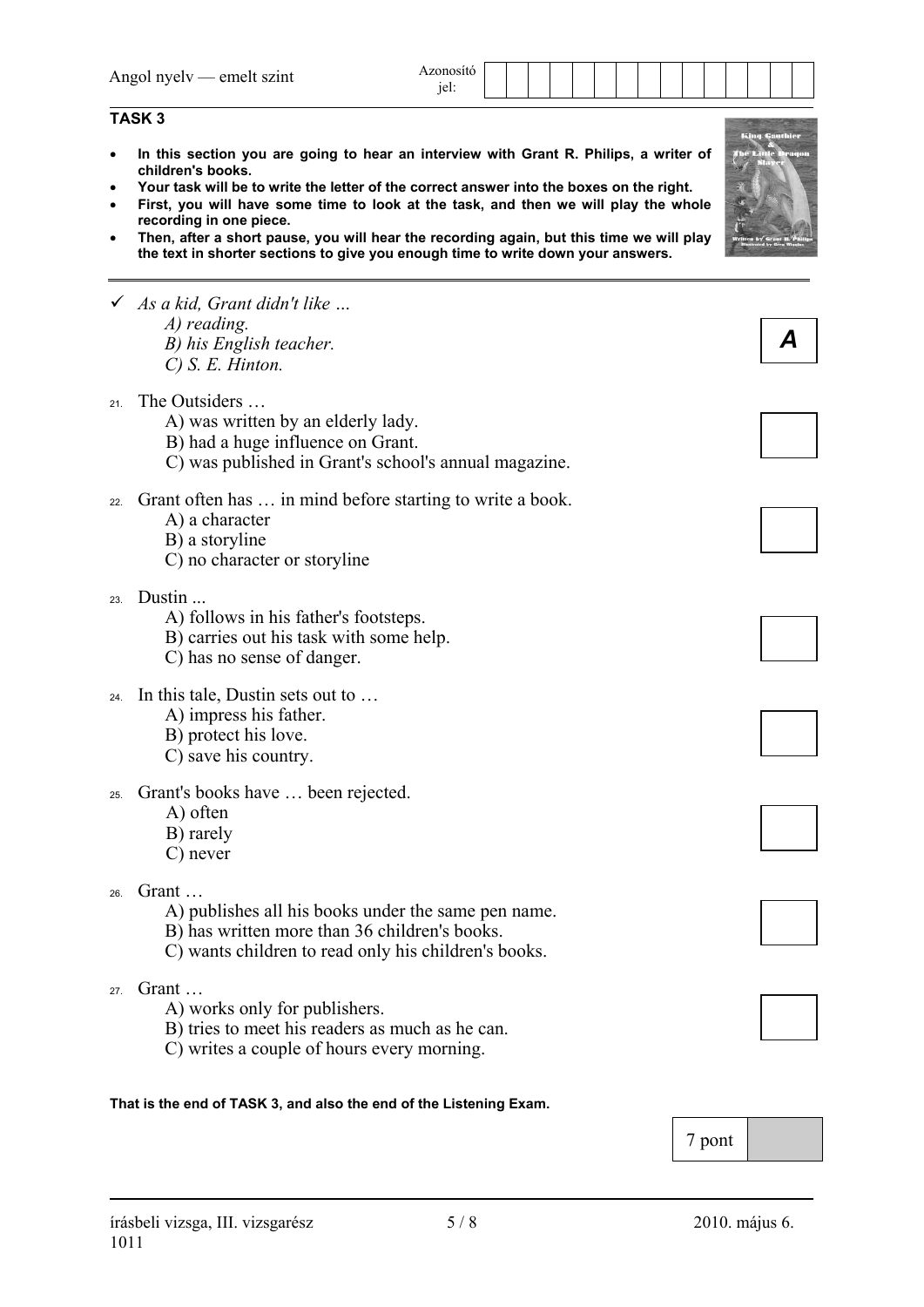| onosito<br>Angol nyelv<br>emelt szint<br>$\overline{\phantom{a}}$<br>el. |  |  |  |  |  |  |  |  |  |  |  |  |  |  |  |  |
|--------------------------------------------------------------------------|--|--|--|--|--|--|--|--|--|--|--|--|--|--|--|--|
|--------------------------------------------------------------------------|--|--|--|--|--|--|--|--|--|--|--|--|--|--|--|--|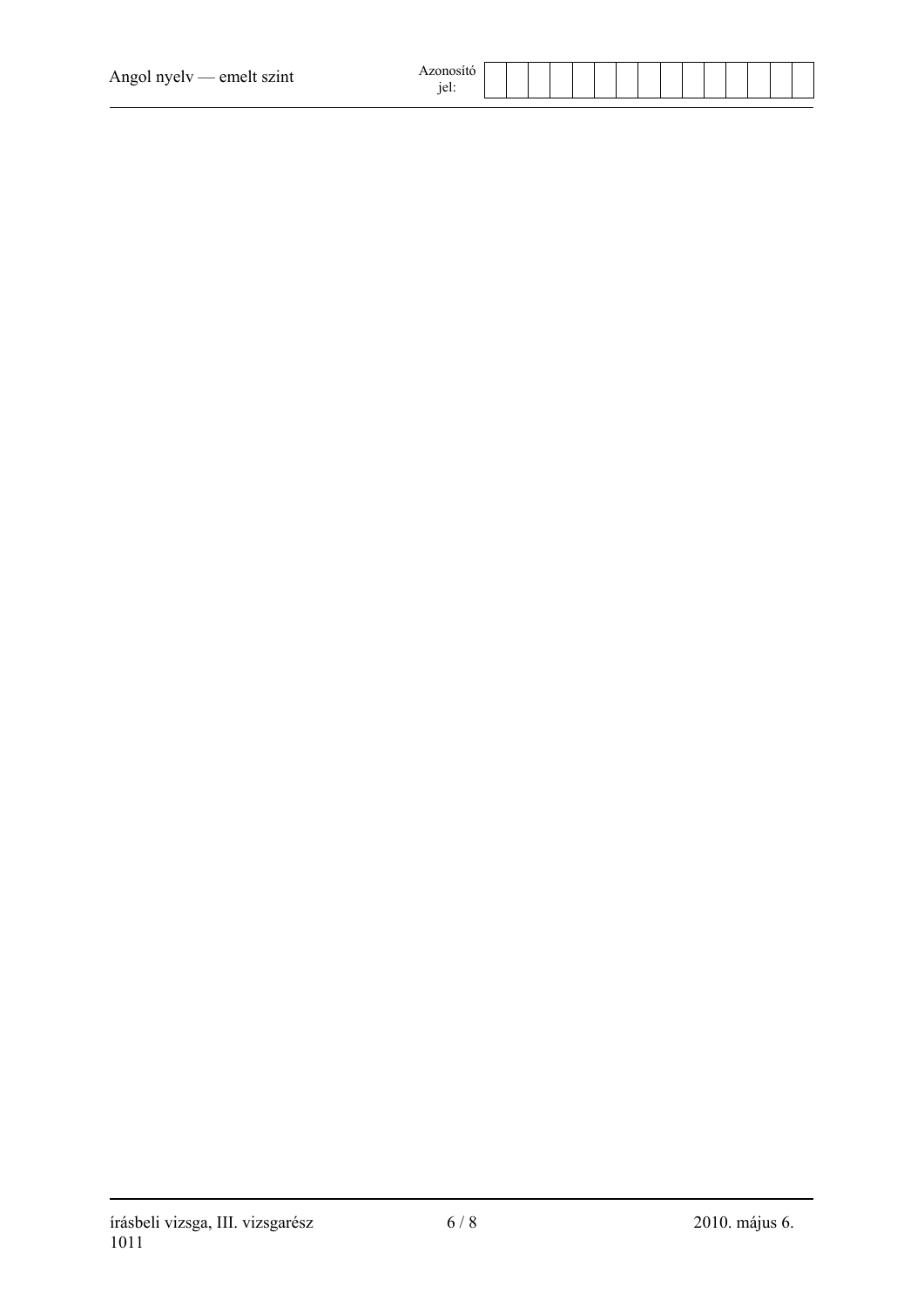| onosito<br>Angol nyelv<br>emelt szint<br>$\overline{\phantom{a}}$<br>el. |  |  |  |  |  |  |  |  |  |  |  |  |  |  |  |  |
|--------------------------------------------------------------------------|--|--|--|--|--|--|--|--|--|--|--|--|--|--|--|--|
|--------------------------------------------------------------------------|--|--|--|--|--|--|--|--|--|--|--|--|--|--|--|--|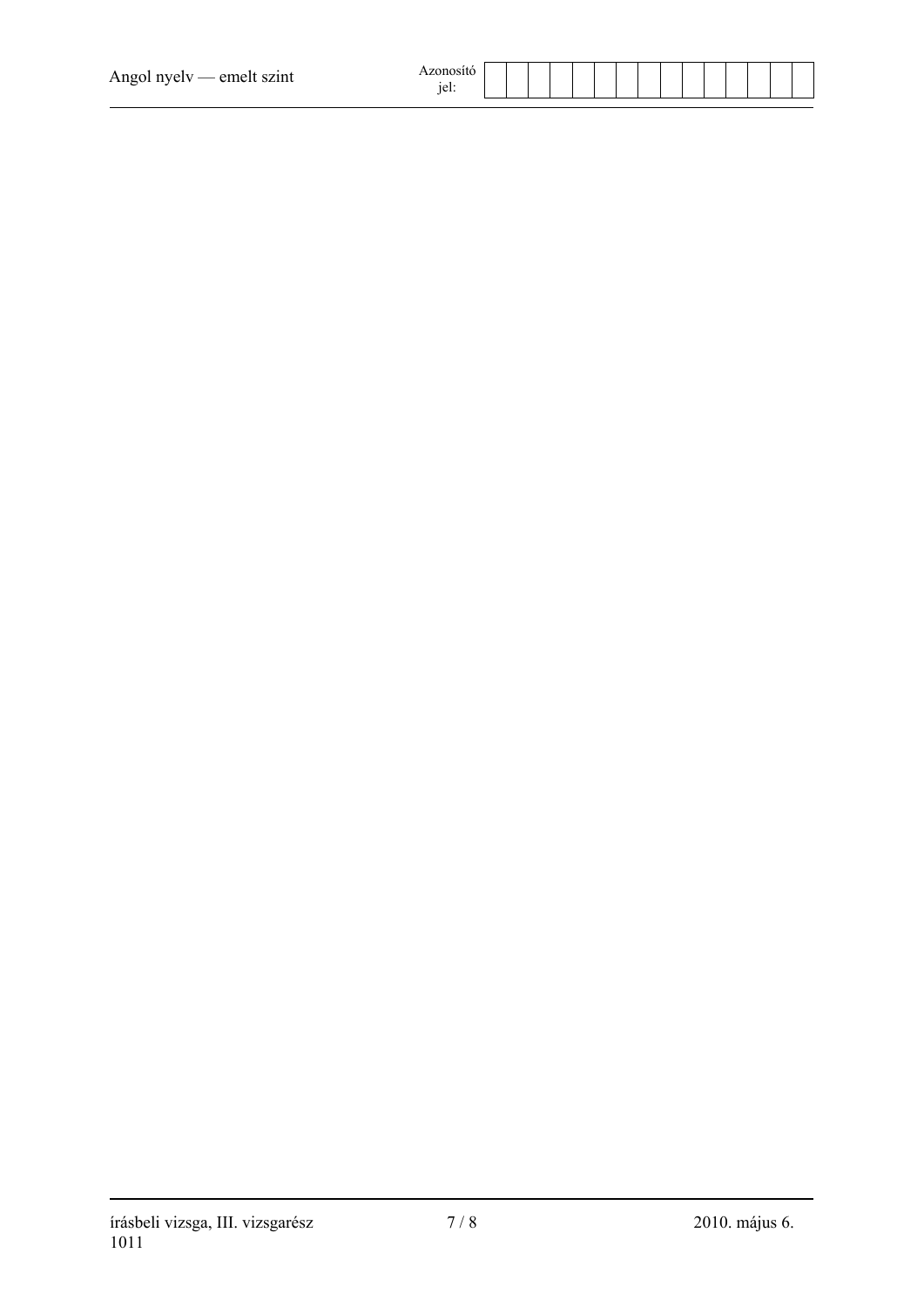| ≀ <del>o</del> m∩c<br><i>L</i> LOROSITO<br> |  |  |  |  |  |  |  |  |  |  |  |  |  |  |  |
|---------------------------------------------|--|--|--|--|--|--|--|--|--|--|--|--|--|--|--|
|---------------------------------------------|--|--|--|--|--|--|--|--|--|--|--|--|--|--|--|

|                            |                            | maximális | elért    |  |  |  |
|----------------------------|----------------------------|-----------|----------|--|--|--|
|                            |                            | pontszám  | pontszám |  |  |  |
|                            | Task 1                     |           |          |  |  |  |
| III. Hallott szöveg értése | Task 2                     |           |          |  |  |  |
|                            | Task 3                     |           |          |  |  |  |
|                            | FELADATPONT ÖSSZESEN       |           |          |  |  |  |
|                            | <b>VIZSGAPONT ÖSSZESEN</b> | 30        |          |  |  |  |

javító tanár

Dátum: ………………………………

|                            | pontszáma<br>egész<br>számra<br>kerekítve | programba<br>beirt egész<br>pontszám |
|----------------------------|-------------------------------------------|--------------------------------------|
| I. Olvasott szöveg értése  |                                           |                                      |
| II. Nyelvhelyesség         |                                           |                                      |
| III. Hallott szöveg értése |                                           |                                      |

 $\mathcal{L}_\text{max} = \frac{1}{2} \sum_{i=1}^n \mathcal{L}_\text{max}(\mathbf{z}_i - \mathbf{z}_i)$ 

javító tanár jegyző

Dátum: ……………………….. Dátum: ………………………..

Megjegyzések:

1. Ha a vizsgázó a IV. írásbeli vizsgarész megoldását elkezdte, akkor ez a táblázat és az aláírási rész üresen marad!

2. Ha a vizsga a III. vizsgarész teljesítése közben megszakad, illetve nem folytatódik a IV. vizsgarésszel, akkor ez a táblázat és az aláírási rész kitöltendő!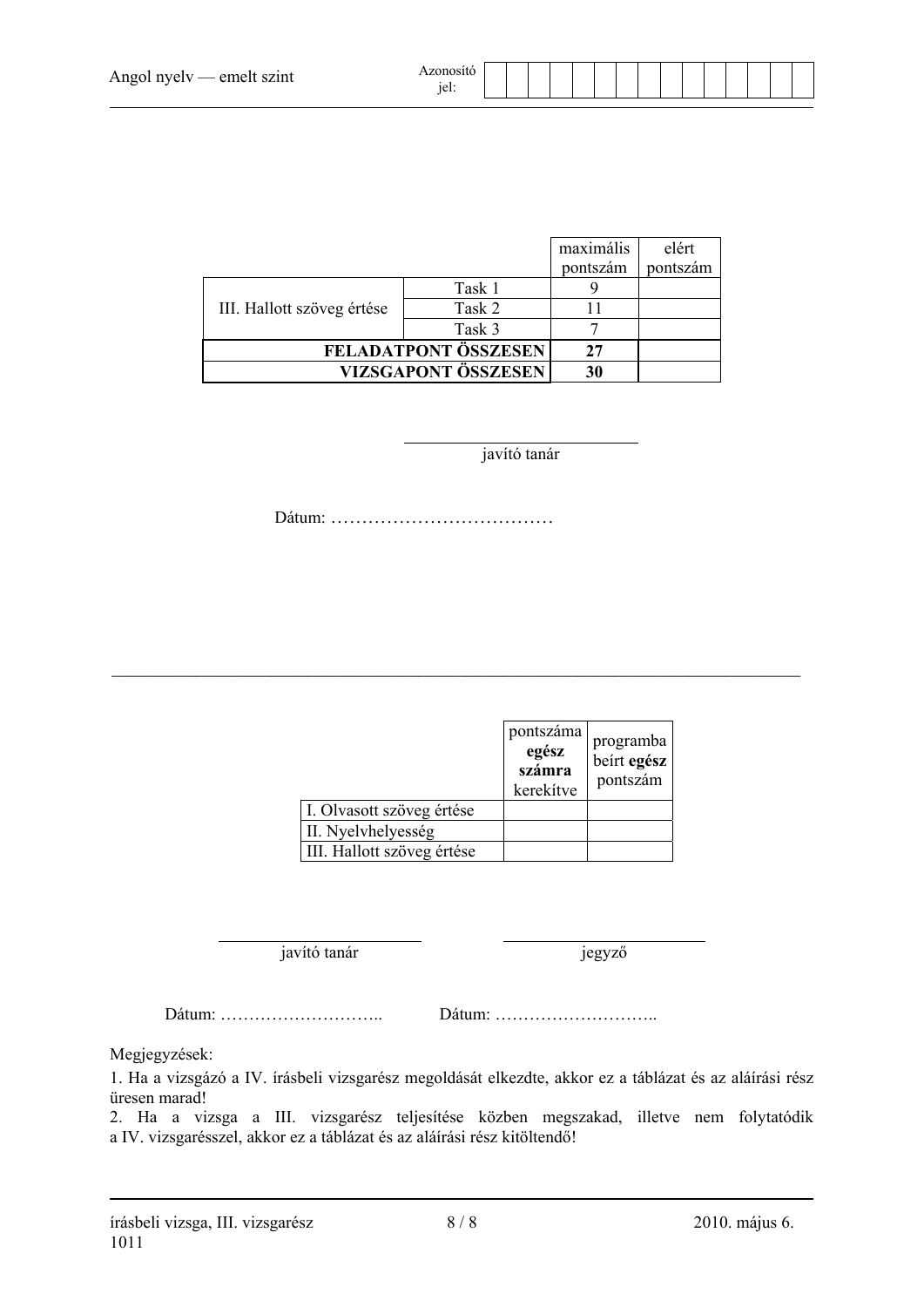| 10. | Azonosító |
|-----|-----------|
|-----|-----------|

# **ANGOL NYELV**

## **EMELT SZINTŰ ÍRÁSBELI VIZSGA**

### **2010. május 6. 8:00**

# **IV. Íráskészség**

Időtartam: 90 perc

| Pótlapok száma |  |
|----------------|--|
| Tisztázati     |  |
| Piszkozati     |  |

## **OKTATÁSI ÉS KULTURÁLIS MINISZTÉRIUM**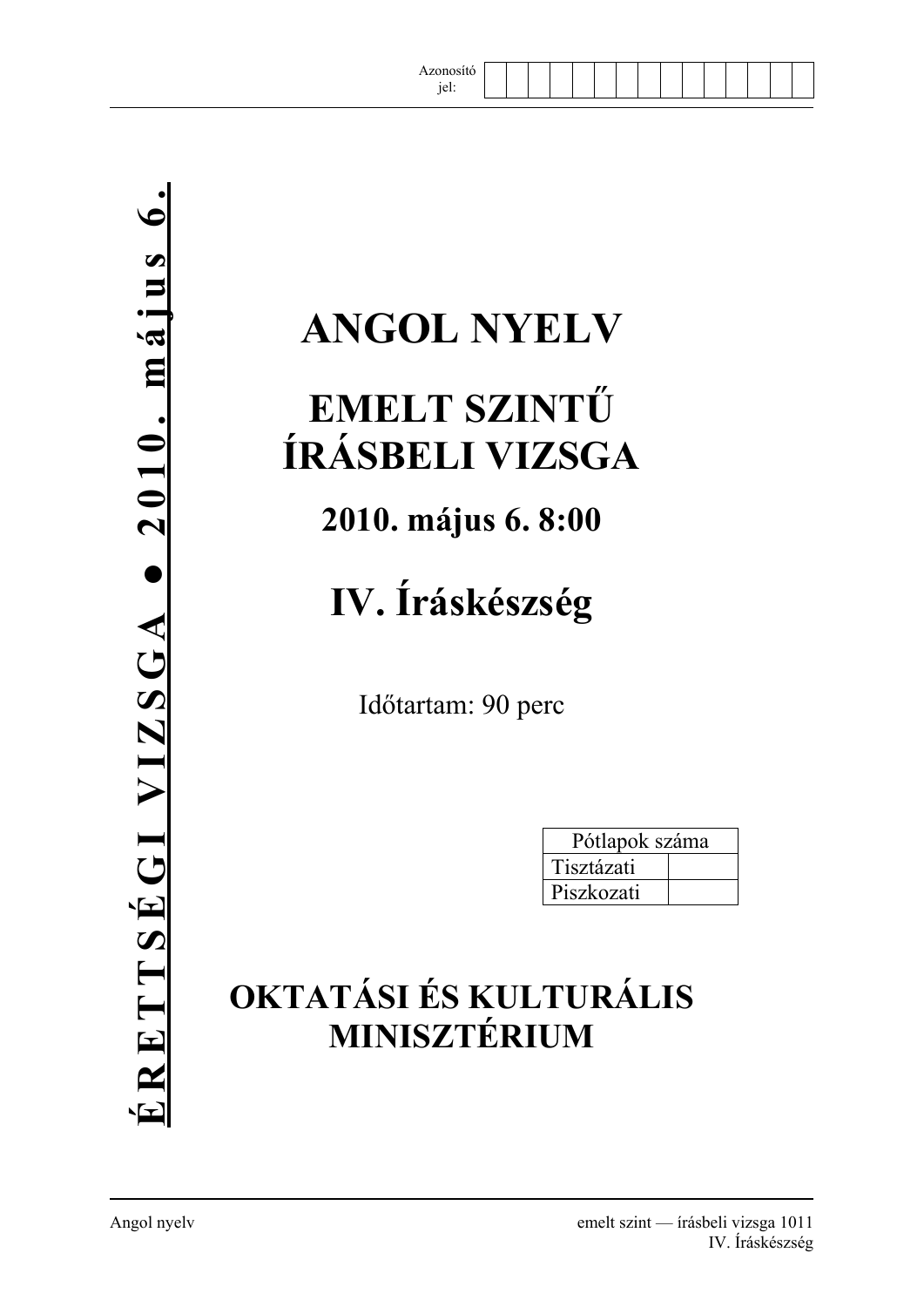

#### **Figyelem! Mindkét feladatot meg kell írni! A pontozott sorokra kell írni!**

#### **Task A**

Your American friend Jason took part in a tv contest and won a six-week course for two in Italy. He wants you to go with him and has sent you the following advertisement:

**Art History Abroad**'s six-

week course is the experience of a lifetime: travelling throughout Italy studying at first hand many masterpieces of Italian art which form the foundations of western civilization.

Venice (10 nights),



Verona (4 nights), Florence (10 nights), Siena (4 nights), Naples (4 nights) and Rome (10 nights). The programme also includes one-day visits to at least six of the following towns: Padua, Vicenza, Ravenna, Modena, Urbino, Pisa, San Gimignano, Arezzo, Orvieto, Pompei and Tivoli.

All that is required of you is curiosity and enthusiasm and you will enjoy a truly enlightening six weeks in the company of brilliant young tutors.

**http://www.streetdirectory.com**

Write a letter of 120-150 words to Jason in which you:

- congratulate him and tell him how you feel about the invitation
- tell him what you think of the programme
- choose two of the places which you would particularly like to visit
- enquire about some details: exact dates, transport and accommodation.

Begin your letter like this:

*Hi Jason,*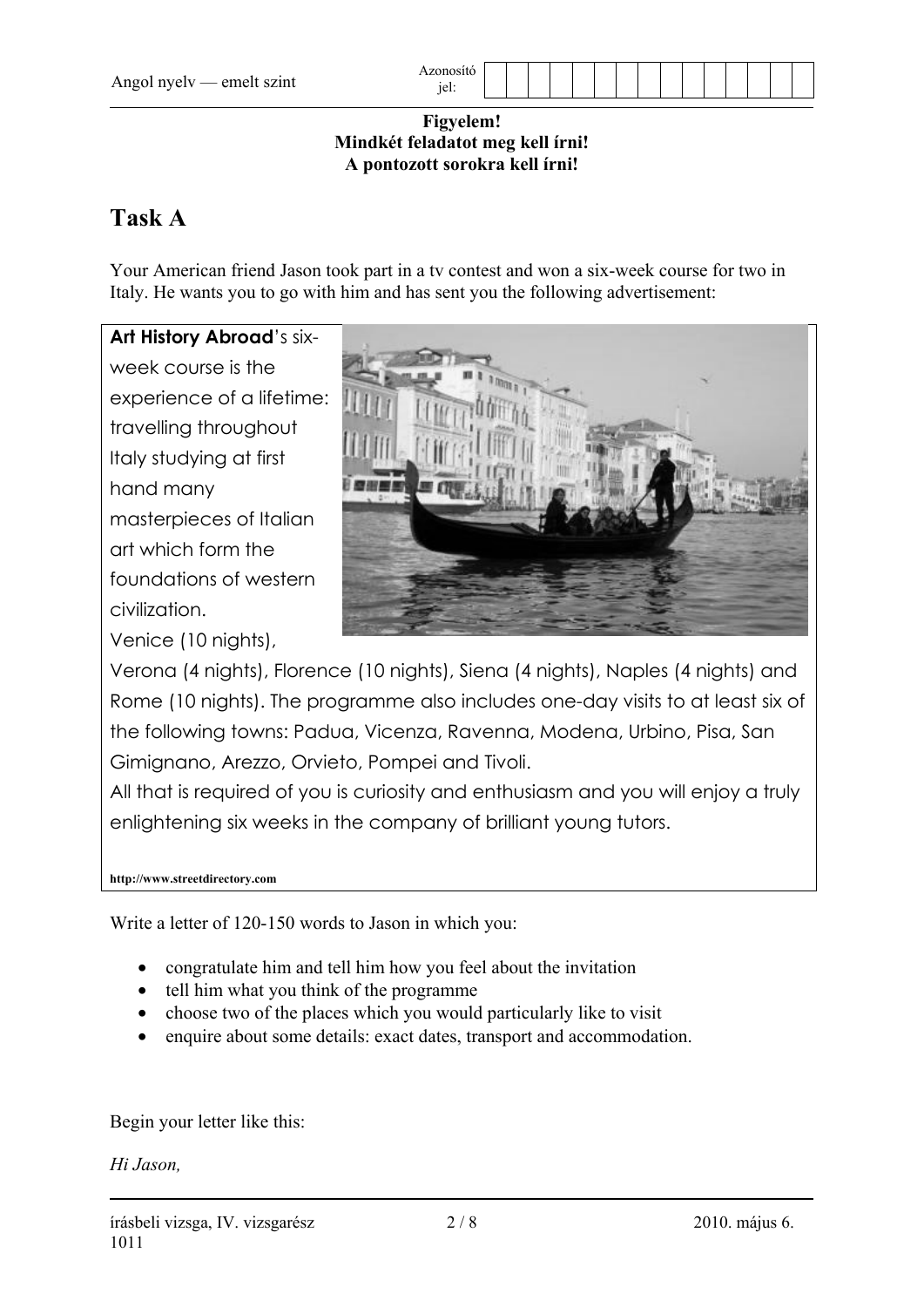| Angol nyelv — emelt szint | Azonosító<br>jel: |  |  |  |  |  |  |  |
|---------------------------|-------------------|--|--|--|--|--|--|--|
| Task A                    |                   |  |  |  |  |  |  |  |
|                           |                   |  |  |  |  |  |  |  |
|                           |                   |  |  |  |  |  |  |  |
|                           |                   |  |  |  |  |  |  |  |
|                           |                   |  |  |  |  |  |  |  |
|                           |                   |  |  |  |  |  |  |  |
|                           |                   |  |  |  |  |  |  |  |
|                           |                   |  |  |  |  |  |  |  |
|                           |                   |  |  |  |  |  |  |  |
|                           |                   |  |  |  |  |  |  |  |
|                           |                   |  |  |  |  |  |  |  |
|                           |                   |  |  |  |  |  |  |  |
|                           |                   |  |  |  |  |  |  |  |
|                           |                   |  |  |  |  |  |  |  |
|                           |                   |  |  |  |  |  |  |  |
|                           |                   |  |  |  |  |  |  |  |
|                           |                   |  |  |  |  |  |  |  |
|                           |                   |  |  |  |  |  |  |  |
|                           |                   |  |  |  |  |  |  |  |
|                           |                   |  |  |  |  |  |  |  |
|                           |                   |  |  |  |  |  |  |  |
|                           |                   |  |  |  |  |  |  |  |
|                           |                   |  |  |  |  |  |  |  |
| 25                        |                   |  |  |  |  |  |  |  |
|                           |                   |  |  |  |  |  |  |  |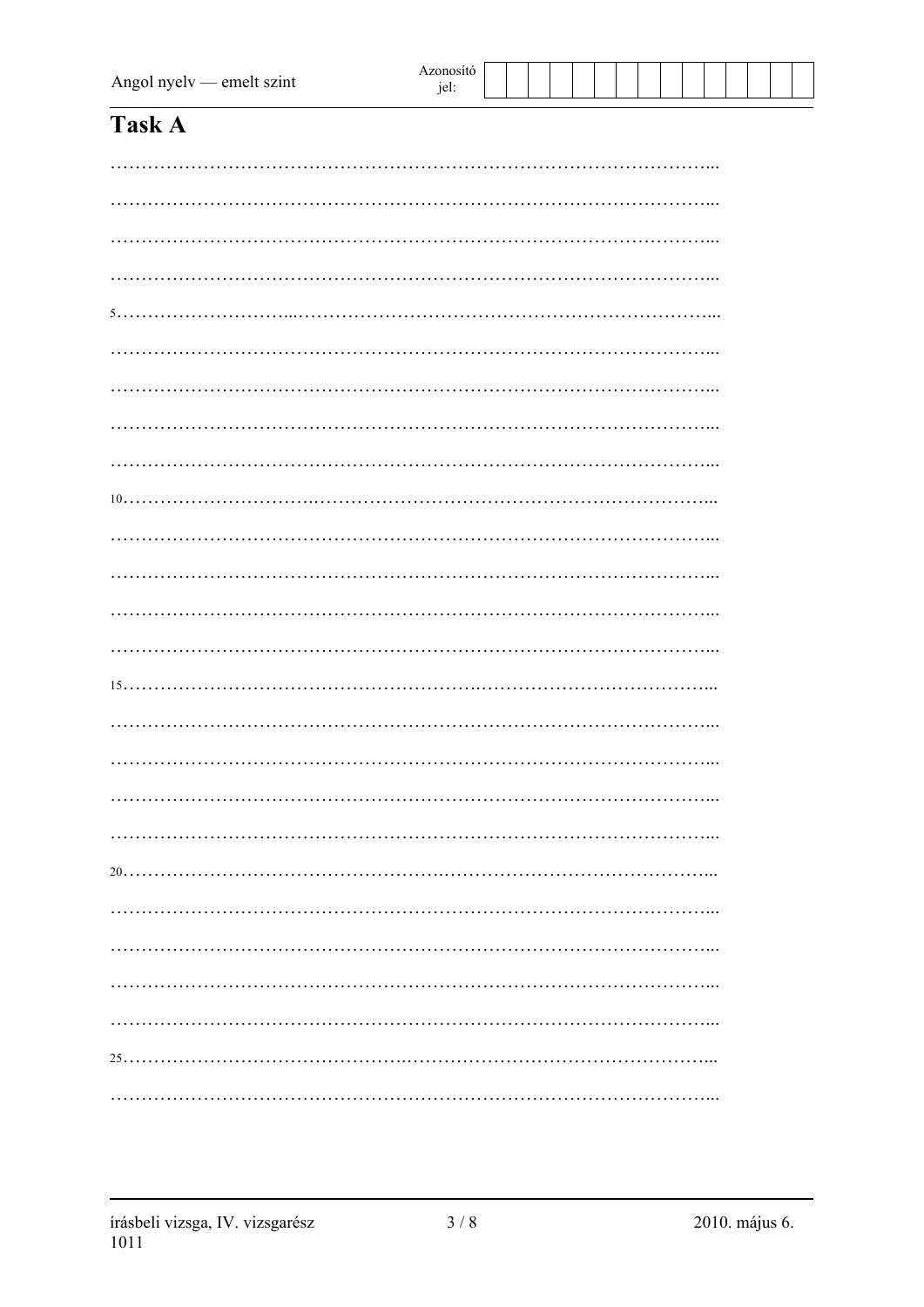#### **Az A feladat értékelése:**

| A feladat teljesítése, a megadott szempontok követése |   |  |
|-------------------------------------------------------|---|--|
| Hangnem, az olvasóban keltett benyomás                |   |  |
| Szövegalkotás                                         |   |  |
| Szókincs, kifejezésmód                                | 3 |  |
| Nyelvhelyesség, helyesírás                            |   |  |
| Íráskép                                               |   |  |
| sszesen                                               |   |  |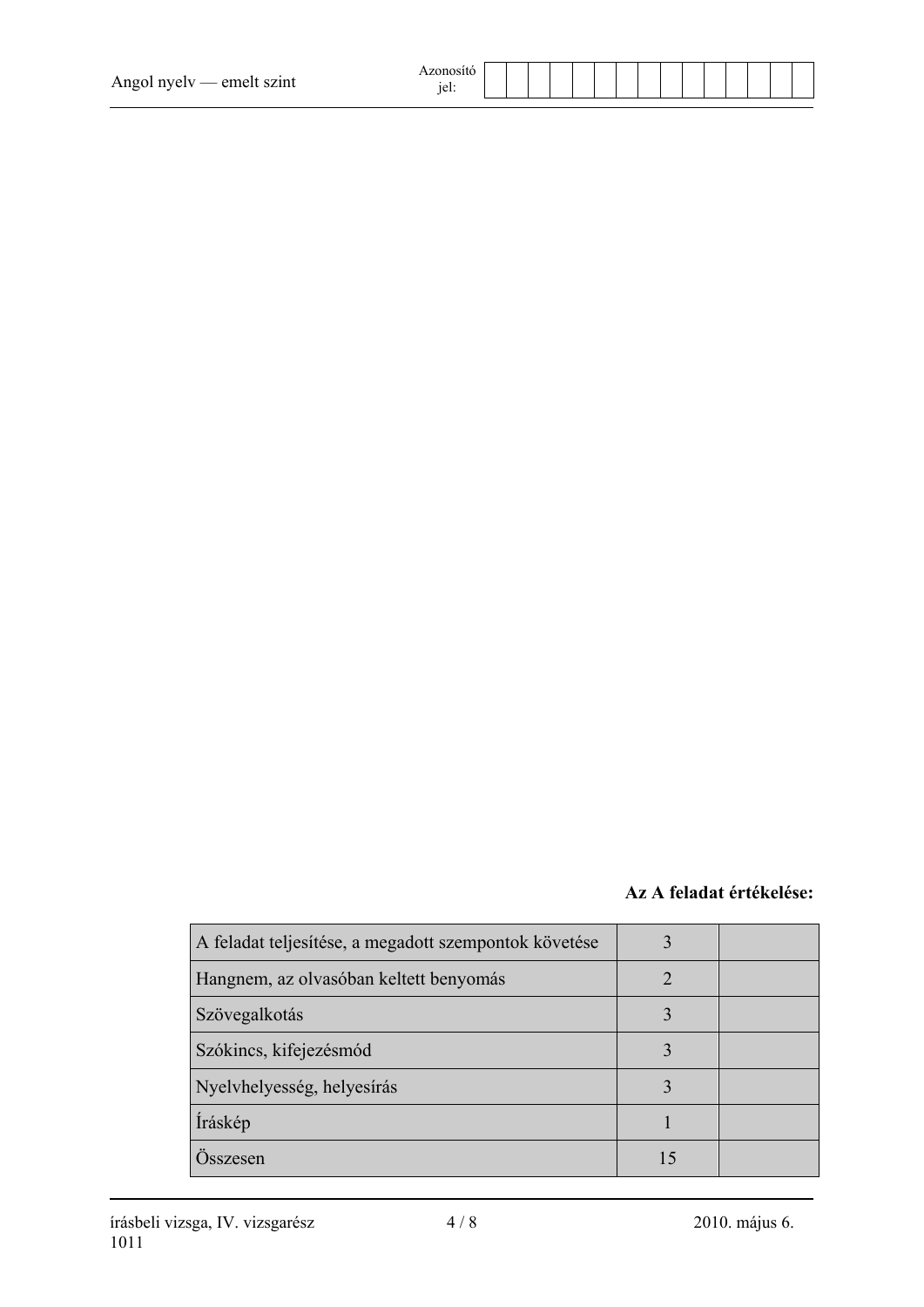| Azonosító<br>٠     |  |  |  |  |  |  |  |  |
|--------------------|--|--|--|--|--|--|--|--|
| $1\triangle$<br>u. |  |  |  |  |  |  |  |  |

#### **Task B**

You found the following letter on an internet forum called Equal Opportunities:

My 12-year-old brother has been invited to celebrate a classmate's birthday at a go-kart circuit. The friend's parents will provide snacks and drinks, but the guests must pay their own entrance fee if they want to take part. There are four children in our family and, although my little brother is dying to go, my parents can't afford such an expensive outing.

I've been thinking about this invitation for a while and I wonder if it's ethical and if there's anything I could do.

Madeleine, 18 yrs

**http://teenadvice.about.com**

 Write Madeleine a letter of 200-250 words in which you give your opinion. Include the following points:

- What do you think of such an invitation?
- What do you think Madeleine should do about it?
- Have you ever been in /heard of a similar situation?

Begin your letter like this:

*Dear Madeleine,*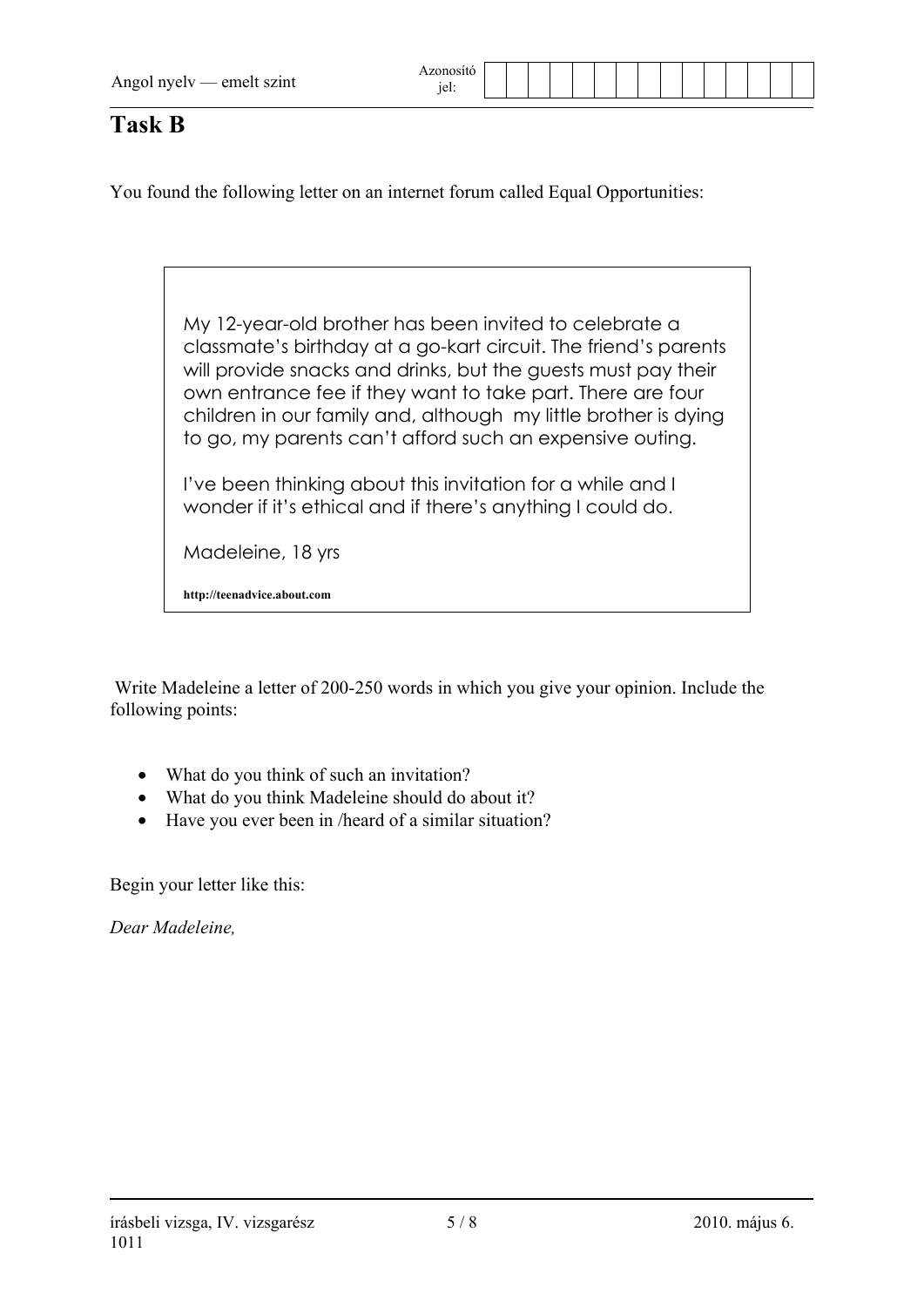| $\sim$ $\sim$ $\sim$<br>7<br><b>ALUINSIN</b><br>$\cdots$ |  |  |  |  |  |  |  |  |  |  |  |  |  |  |  |
|----------------------------------------------------------|--|--|--|--|--|--|--|--|--|--|--|--|--|--|--|
|----------------------------------------------------------|--|--|--|--|--|--|--|--|--|--|--|--|--|--|--|

### Task B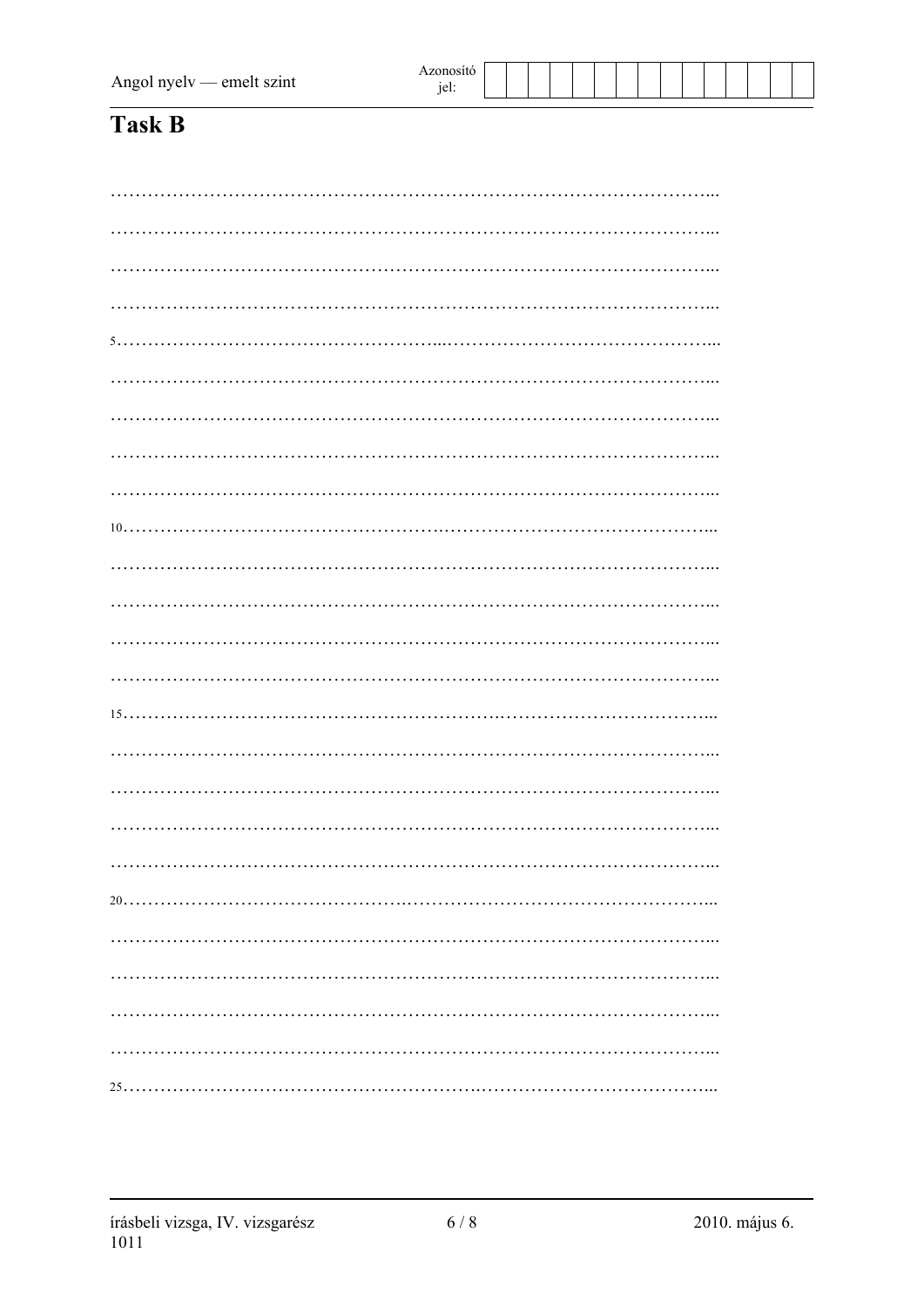| Angol nyelv — emelt szint | Azonosító<br>jel: |  |  |  |  |  |  |  |
|---------------------------|-------------------|--|--|--|--|--|--|--|
|                           |                   |  |  |  |  |  |  |  |
|                           |                   |  |  |  |  |  |  |  |
|                           |                   |  |  |  |  |  |  |  |
|                           |                   |  |  |  |  |  |  |  |
|                           |                   |  |  |  |  |  |  |  |
|                           |                   |  |  |  |  |  |  |  |
|                           |                   |  |  |  |  |  |  |  |
|                           |                   |  |  |  |  |  |  |  |
|                           |                   |  |  |  |  |  |  |  |
|                           |                   |  |  |  |  |  |  |  |
|                           |                   |  |  |  |  |  |  |  |
|                           |                   |  |  |  |  |  |  |  |
|                           |                   |  |  |  |  |  |  |  |
|                           |                   |  |  |  |  |  |  |  |
|                           |                   |  |  |  |  |  |  |  |

#### **A B feladat értékelése:**

| A feladat teljesítése, a megadott szempontok követése |  |
|-------------------------------------------------------|--|
| Szövegalkotás                                         |  |
| Szókincs, kifejezésmód                                |  |
| Nyelvhelyesség, helyesírás                            |  |
| Íráskép                                               |  |
| <b>Dsszesen</b>                                       |  |

#### **This is the end of this part of the exam.**